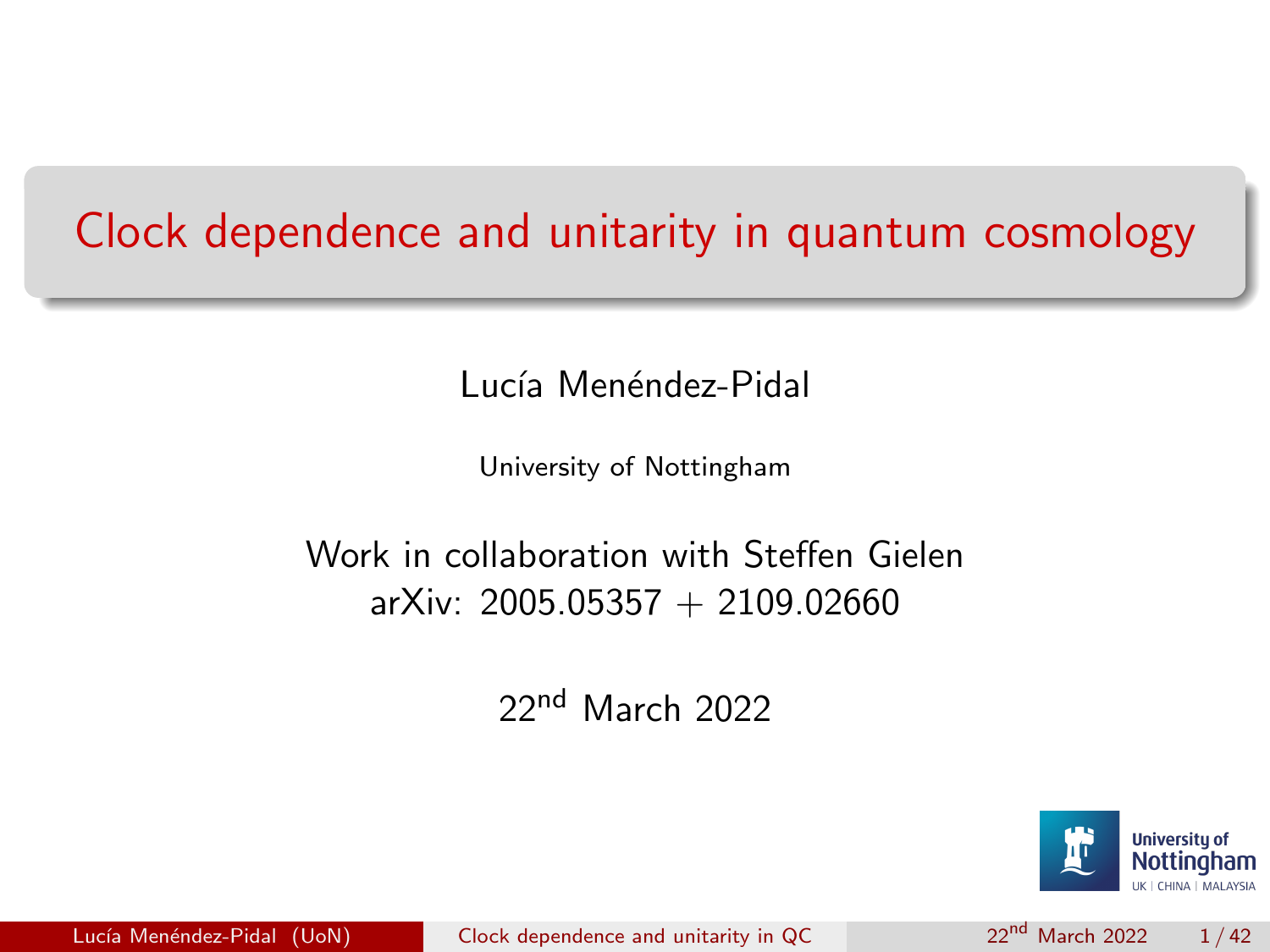









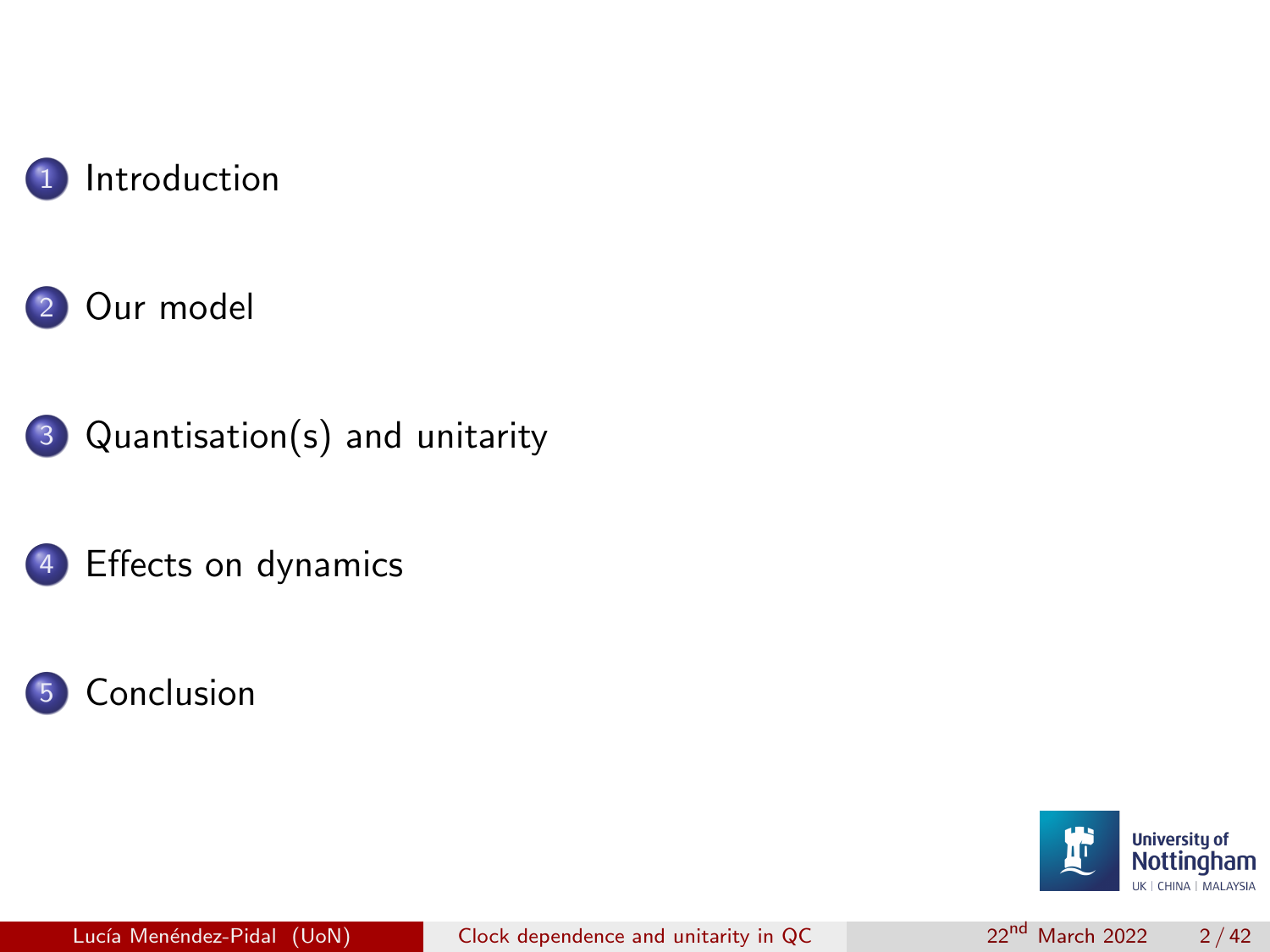# <span id="page-2-0"></span>Table of Contents

### **[Introduction](#page-2-0)**

[Our model](#page-6-0)

 $Quantisation(s)$  and unitarity





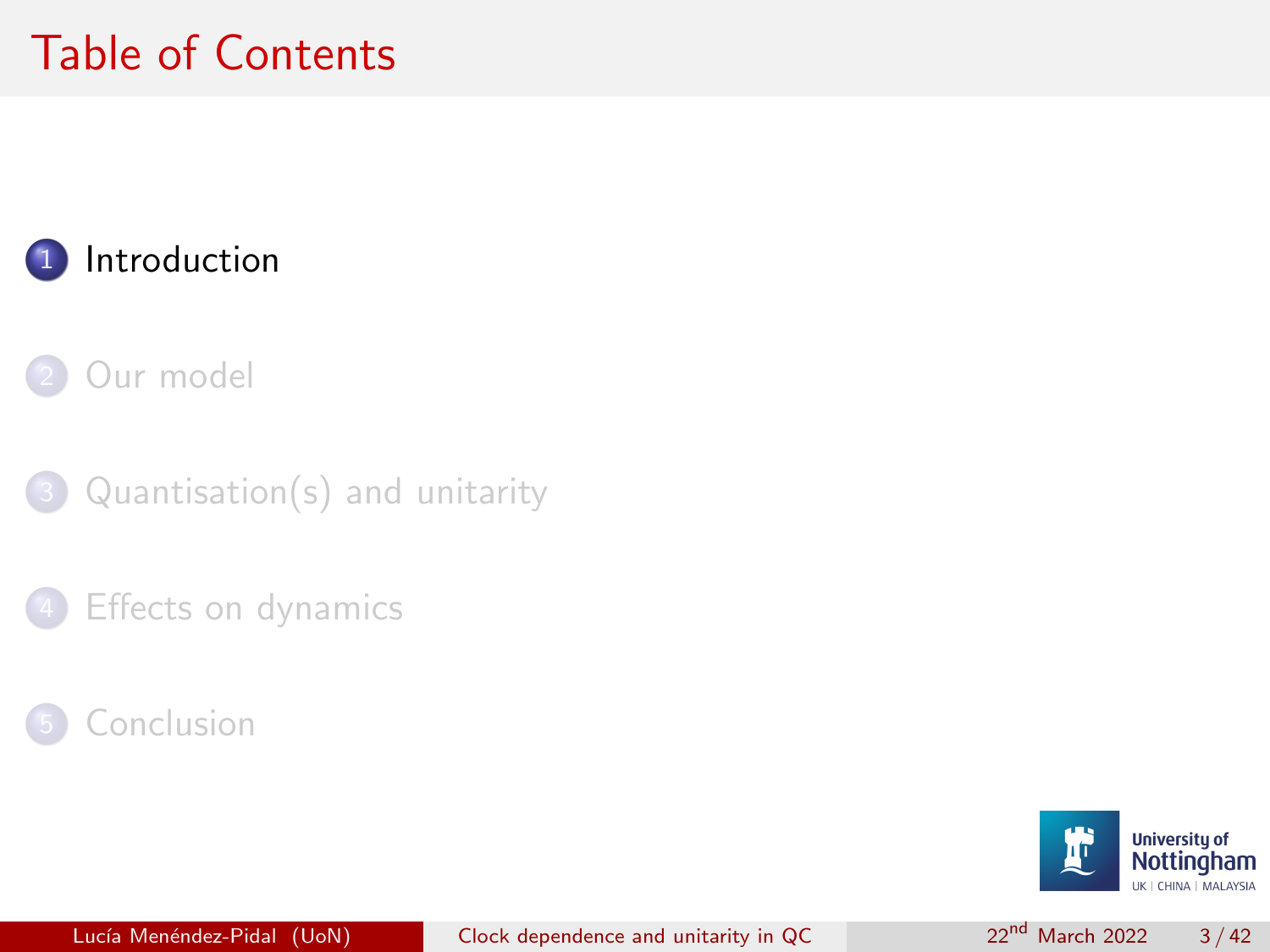# What is the problem of time (POT)?

Diffeomorphism invariance  $\implies$  GR is a constrained system:

$$
S_{EH} = \int \mathrm{d}t \mathrm{d}^3 x \, \left[ p^{ab} \dot{h}_{ab} - N \mathcal{H}_{\perp}^g - N^a \mathcal{H}_{a}^g \right]
$$

 $N$  and  $N^a$  (lapse and shift functions) are Lagrange multipliers. Hence,

$$
\mathcal{H}^{\text{g}}_{\perp}=0,\quad \mathcal{H}^{\text{g}}_{a}=0
$$

When we quantise we find

$$
\hat{\mathcal{H}}^g_{\perp}\Psi=0,\quad \hat{\mathcal{H}}^g_{a}\Psi=0
$$

How do we make observables evolve?

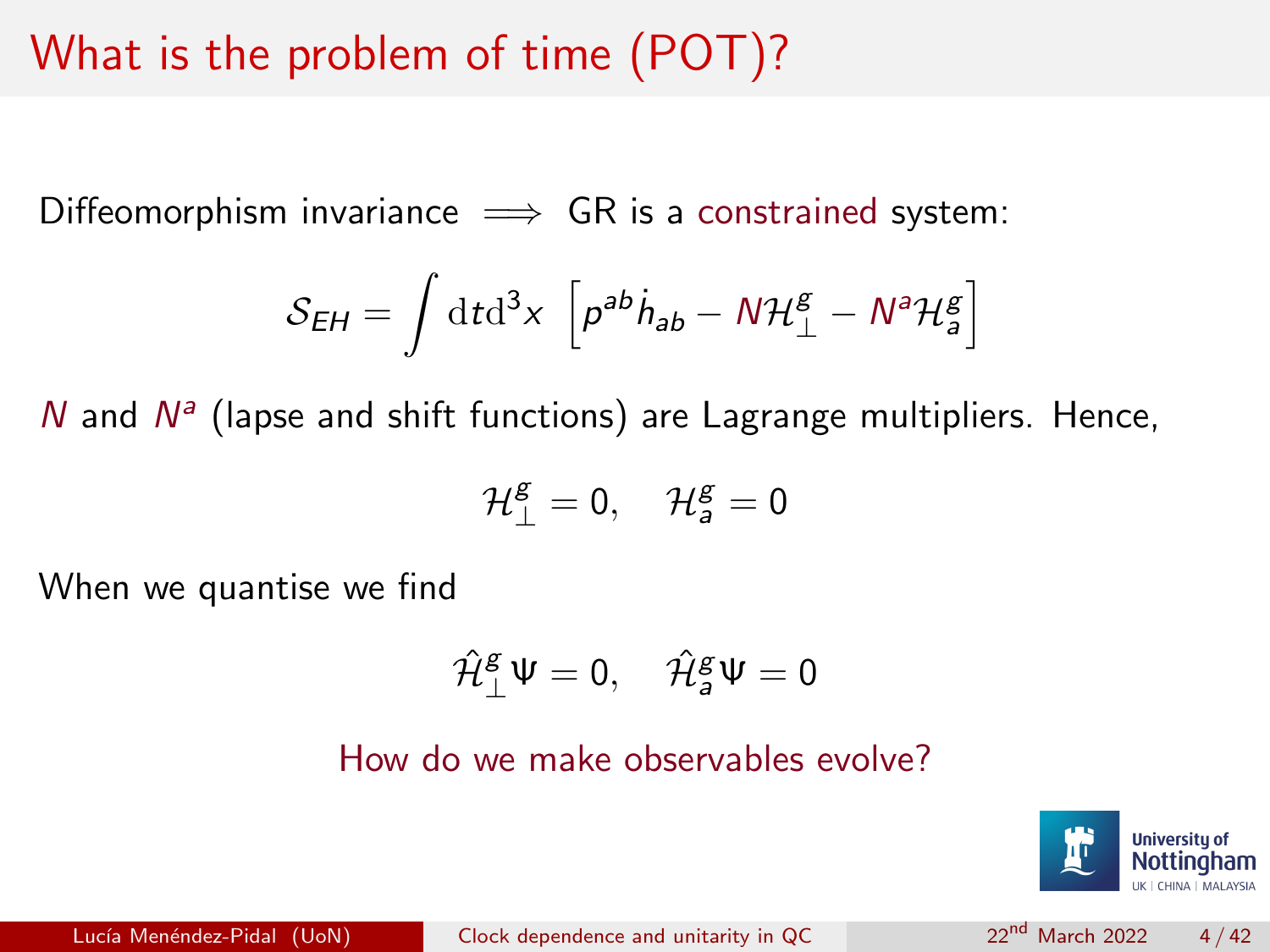# Possible approaches to the POT

#### Choose time before quantisation

Reduced quantisation

- Solve the constraint classically and quantise only the true degrees of freedom
- Ambiguities in gauge fixing result in different quantum  $th$ eories $1$

#### Choose time after quantisation

We start from a WdW equation $^1$  and then:

- A Choose a clock<sup>2</sup> first and then an inner product
- B Choose a too big Hilbert space and reduce it $^3$  (Dirac quantisation)

#### All these approaches are theory independent

<sup>1</sup>Ordering and other issues <sup>2</sup>Why one and not another? <sup>3</sup>Steps not straight forward, e.g., group averaging Lucía Menéndez-Pidal (UoN) [Clock dependence and unitarity in QC](#page-0-0) 22<sup>nd</sup> March 2022 5/42

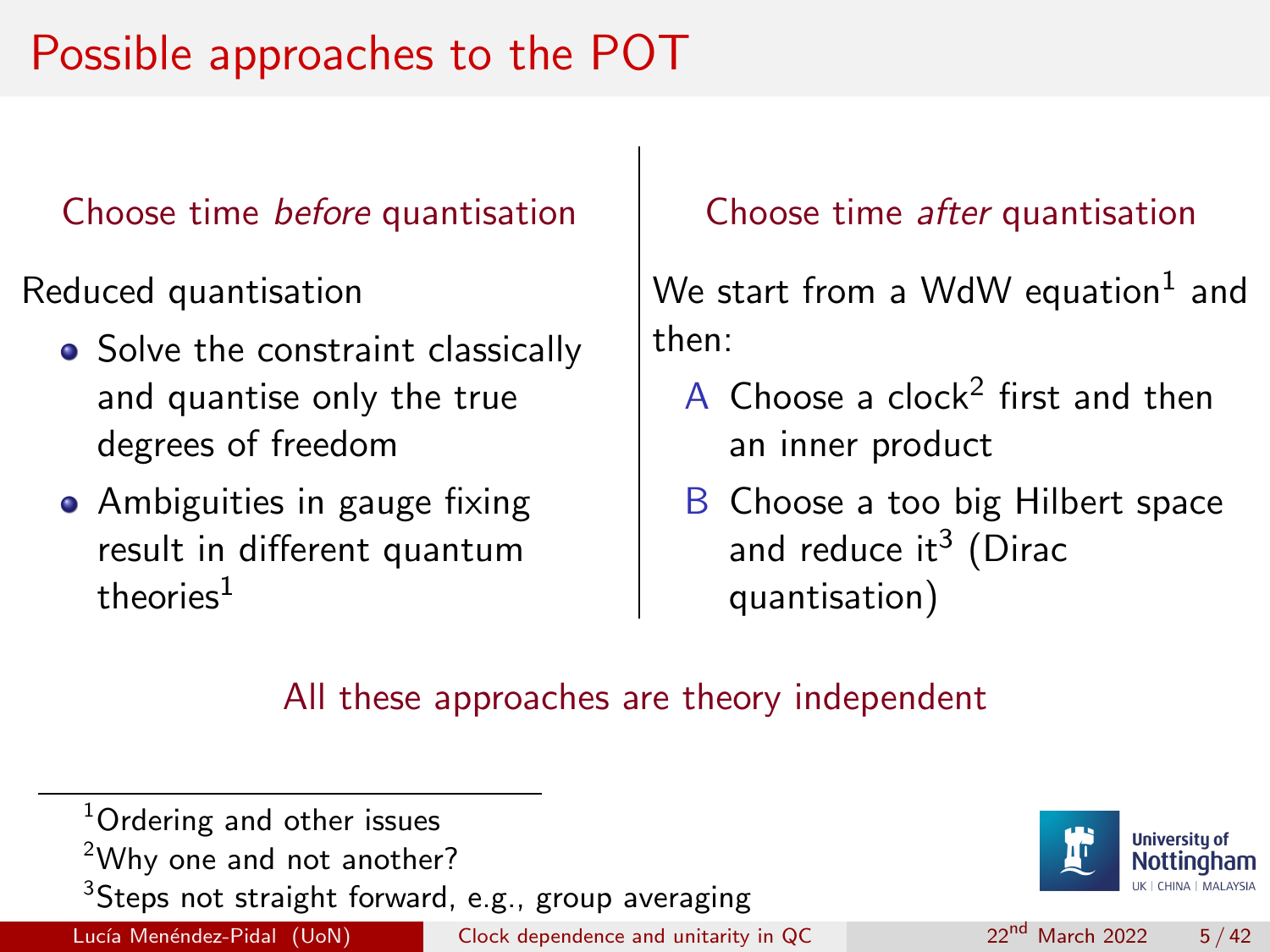- $\bullet$  Choose a cosmological model ( $\Leftarrow$  easier metric)
- **2** Quantise using the Wheeler–DeWitt equation
- <sup>3</sup> Choose several dynamical variables as clock
- <sup>4</sup> Compare the resulting theories
- **5** Compare with the Dirac quantisation
- **6** Study singularity resolution

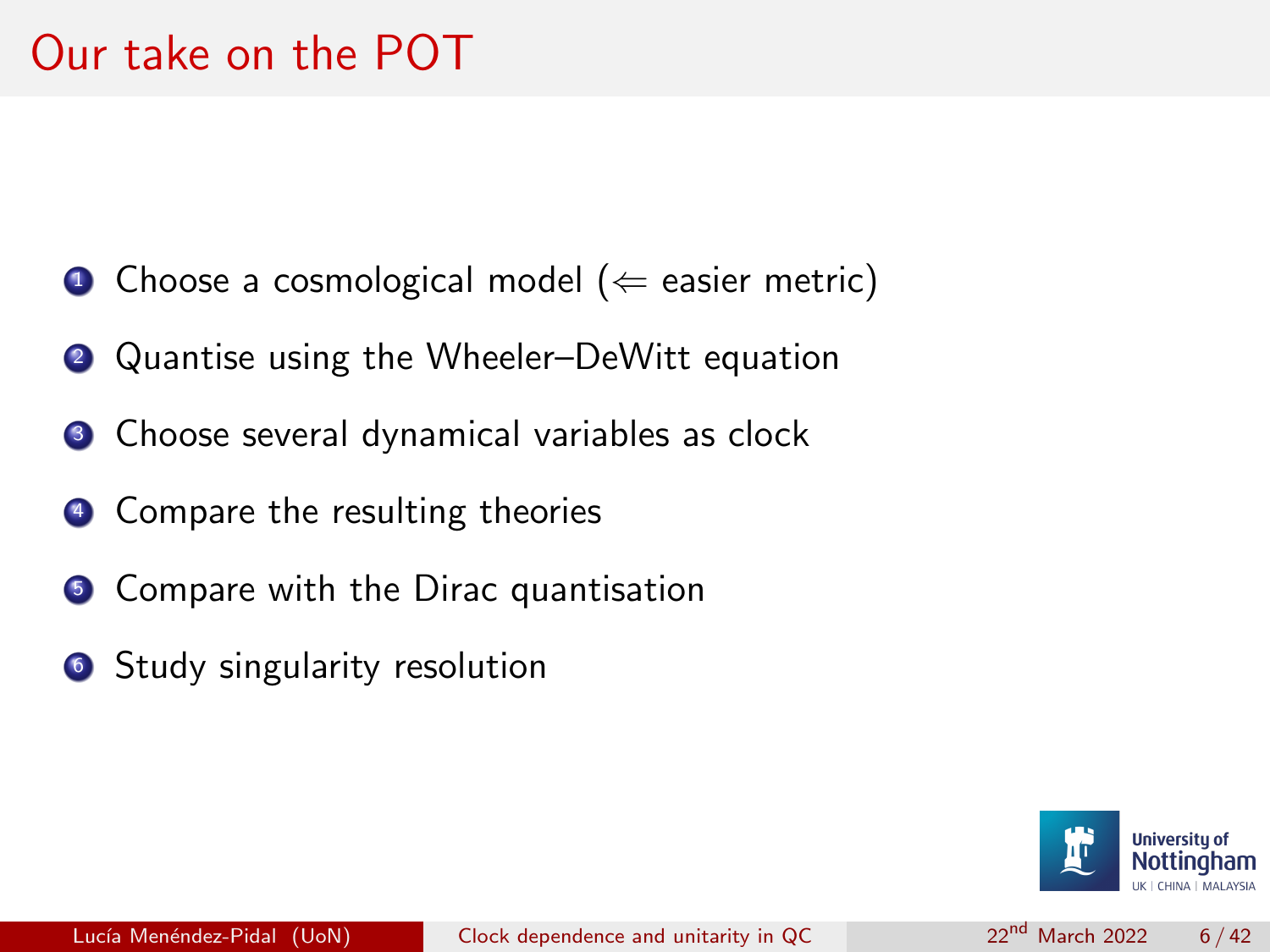# <span id="page-6-0"></span>Table of Contents

### **[Introduction](#page-2-0)**



 $Quantisation(s)$  and unitarity





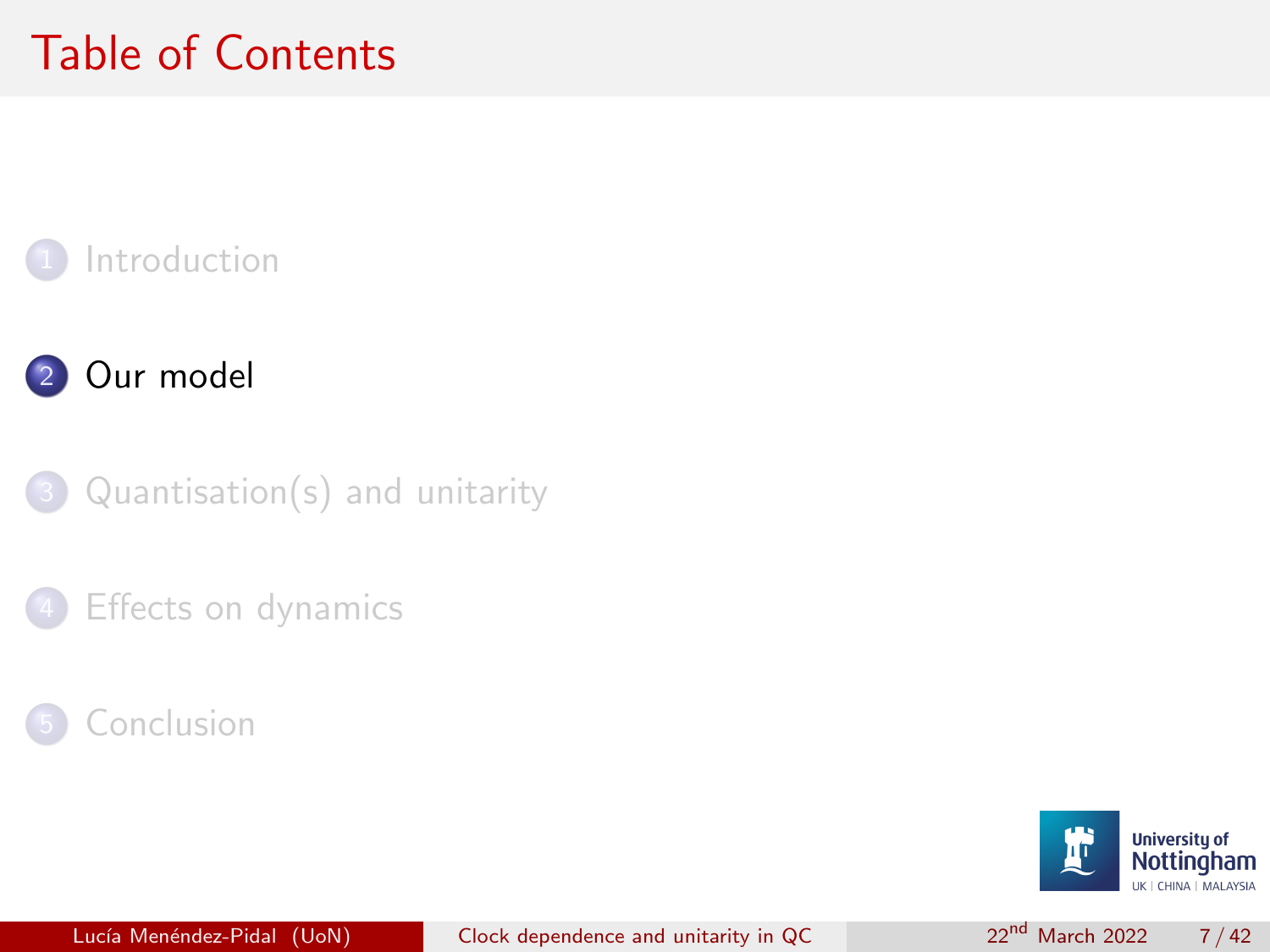## Classical solutions

Ingredients

• Flat FLRW: 
$$
ds^2 = -N(\tau)^2 d\tau^2 + a(\tau)^2 (dx^2 + dy^2 + dz^2)
$$

• Free massless scalar field  $\phi$ 

A cosmological constant Λ from unimodular gravity

Unimodular gravity= GR+fixed determinant. Additional fields  $T^a$  can be introduced to recover full diffeomorphism invariance.

$$
S_{PUM} = \int d^4x \left\{ \frac{\sqrt{-g}}{2\kappa} [R - 2\Lambda] + \Lambda \partial_a T^a - \frac{1}{2} g^{ab} \partial_a \phi \partial_b \phi \right\}
$$

$$
= V_0 \int_{\mathbb{R}} d\tau \left\{ \frac{3\dot{a}^2 a}{N\kappa} - N a^3 \frac{\Lambda}{\kappa} + \Lambda \dot{T} + \frac{a^3}{2N} \dot{\phi}^2 \right\}
$$

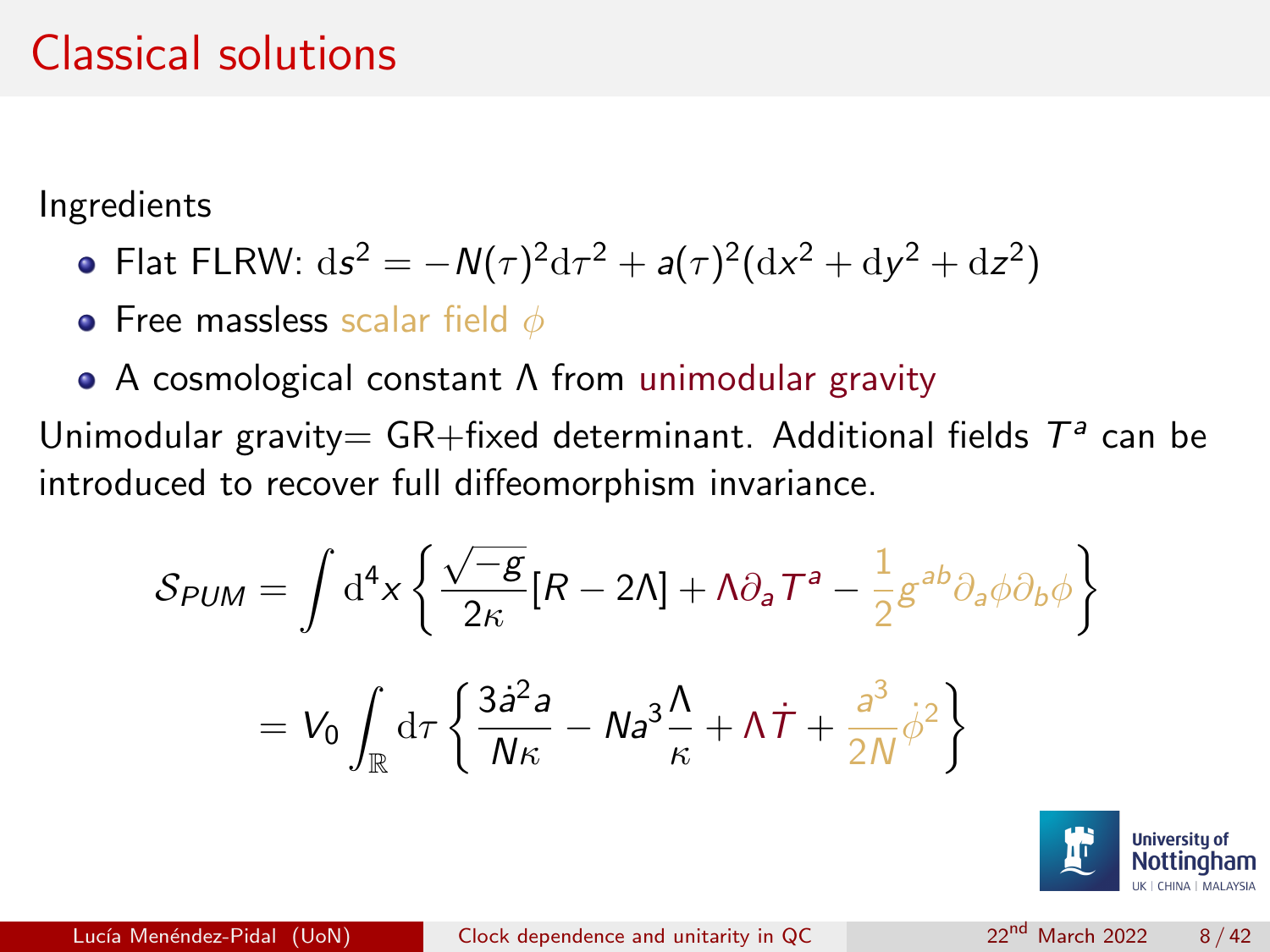### Classical solutions continued

Change of variables:

$$
\begin{aligned}\nv &= 2\sqrt{\frac{V_0}{3}}a^3, \ \pi_v = \sqrt{\frac{1}{12V_0}}\frac{\pi_a}{a^2}, \ \lambda = V_0\Lambda, \ t = \frac{\tau}{V_0}, \\
\varphi &= 2\sqrt{\frac{3}{8}}\phi, \ \pi_\varphi = \frac{1}{2}\sqrt{\frac{8}{3}}\pi_\phi\n\end{aligned}
$$

where  $\{t, \lambda\} = 1$ . The cosmological constant is a constant of motion.

The action can be brought into Hamiltonian form with:

$$
\mathcal{H} = \tilde{N} \left[ -\pi_{\nu}^{2} + \frac{\pi_{\varphi}^{2}}{\nu^{2}} + \lambda \right] \stackrel{\text{constraint}}{\Longrightarrow} \mathcal{C} = -\pi_{\nu}^{2} + \frac{\pi_{\varphi}^{2}}{\nu^{2}} + \lambda = 0
$$

Choice:  $\tilde{N}=1\implies \frac{\mathrm{d}t}{\mathrm{d}\tau}=1$ . *v* volume

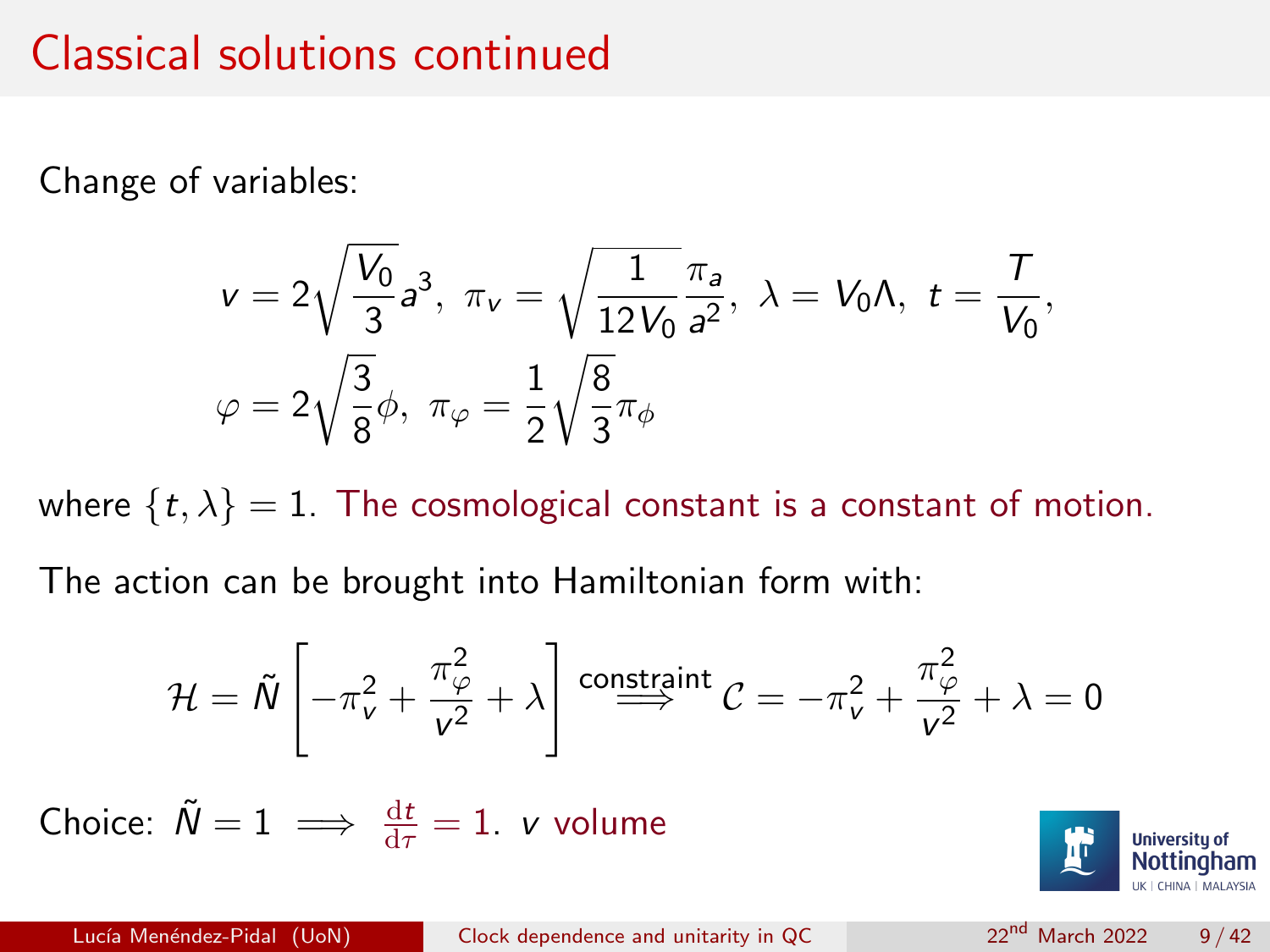### The three different clocks

For  $\lambda > 0$  the classical solutions are

$$
v(t) = \sqrt{-\frac{\pi_{\varphi}^{2}}{\lambda} + 4\lambda(t - t_{0})^{2}}, \qquad \varphi(t) = \frac{1}{2}\log\left|\frac{\pi_{\varphi} - 2\lambda(t - t_{0})}{\pi_{\varphi} + 2\lambda(t - t_{0})}\right| + \varphi_{0}
$$
  

$$
v(\varphi) = \frac{|\pi_{\varphi}|}{\sqrt{\lambda}|\sinh(\varphi - \varphi_{0})|}, \qquad t(\varphi) = -\frac{\pi_{\varphi}}{2\lambda}\coth(\varphi - \varphi_{0}) + t_{0}
$$
  

$$
t(v) = t_{0} - \operatorname{sgn}(\pi_{v})\frac{1}{2}\sqrt{\frac{v^{2}}{\lambda} + \frac{\pi_{\varphi}^{2}}{\lambda^{2}}}, \quad \varphi(v) = \varphi_{0} + \log\left|\frac{\pi}{\sqrt{\lambda}v} + \sqrt{\frac{\pi_{\varphi}^{2}}{\lambda v^{2}} + 1}\right|
$$

The big bang/big crunch singularity is at  $t_{\sf sing} = \frac{|\pi_{\varphi}|}{2\lambda}$  $\frac{\pi_{\varphi}|}{2\lambda}$ , log  $\frac{v_{\text{sing}}}{v_0} = -\infty$ ,  $\varphi_{\sf sing} = \pm \infty$ Spatial infinity is at  $t_\infty=\pm\infty$ , log  $\frac{\nu_\infty}{\nu_0}=\infty$ ,  $\varphi_\infty=\varphi_0$ 



Lucía Menéndez-Pidal (UoN) [Clock dependence and unitarity in QC](#page-0-0) 2<sup>nd</sup> March 2022 10/42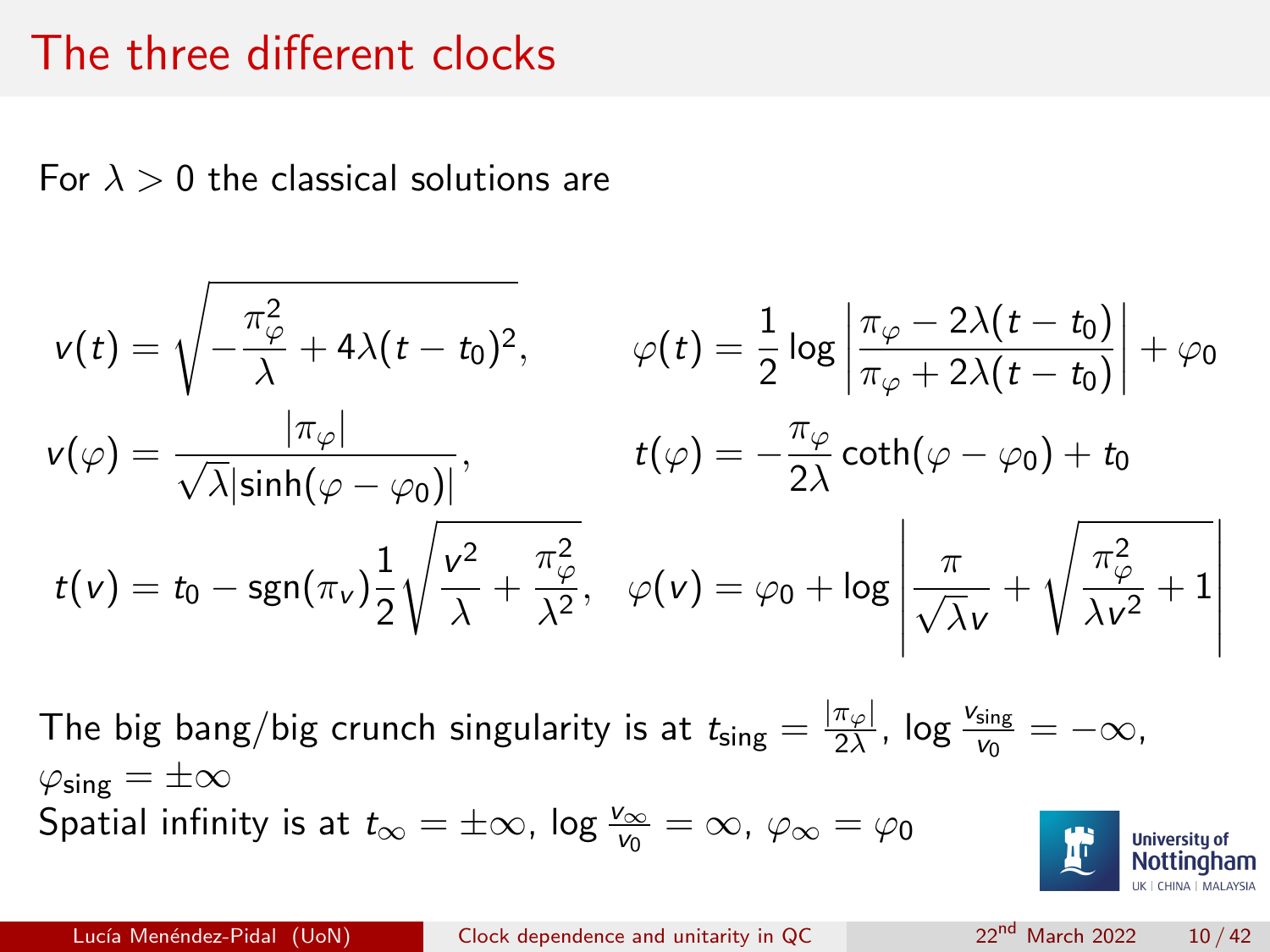#### Definition (Slow (fast) clocks)

Let  $x \in \mathbb{R}$  be a dynamical variable used to express the variation of the remaining parameters of the universe. x is said to be *slow (or fast)* at the singularity/spatial infinity if the singularity/spatial infinity is reached at a finite value  $x_0$  (or at  $\pm\infty$ )

In other words: If a clock is able to "push" the singularity/spatial infinity to the boundaries of its domain it is fast

- $\bullet$  t-clock: slow at the singularity and fast at spatial infinity
- $\bullet$   $\varphi$ -clock: fast at the singularity and slow at spatial infinity
- v-clock: fast everywhere

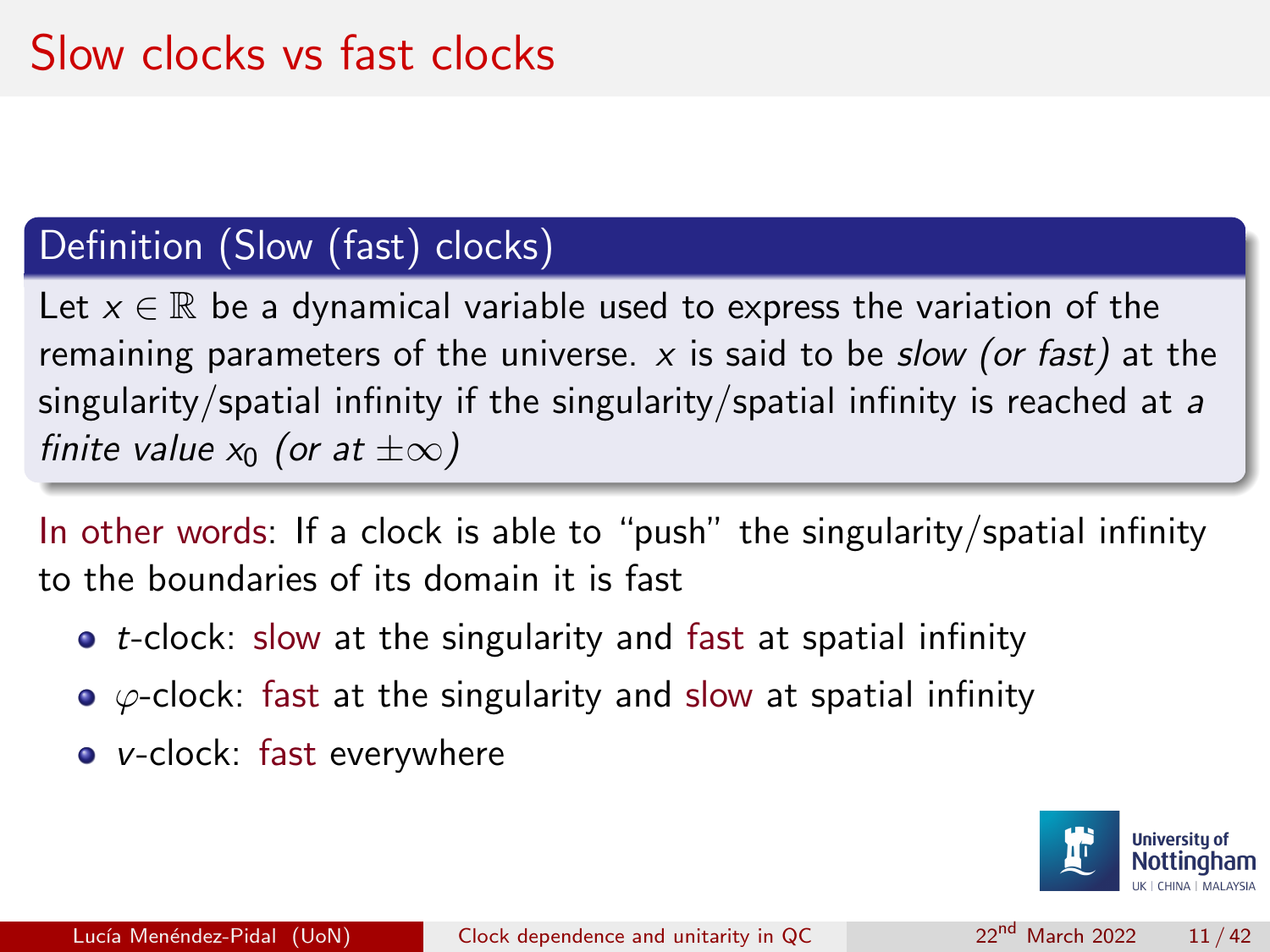# Trajectories of  $v(t)$  and  $v(\varphi)$





 $\lambda = -1$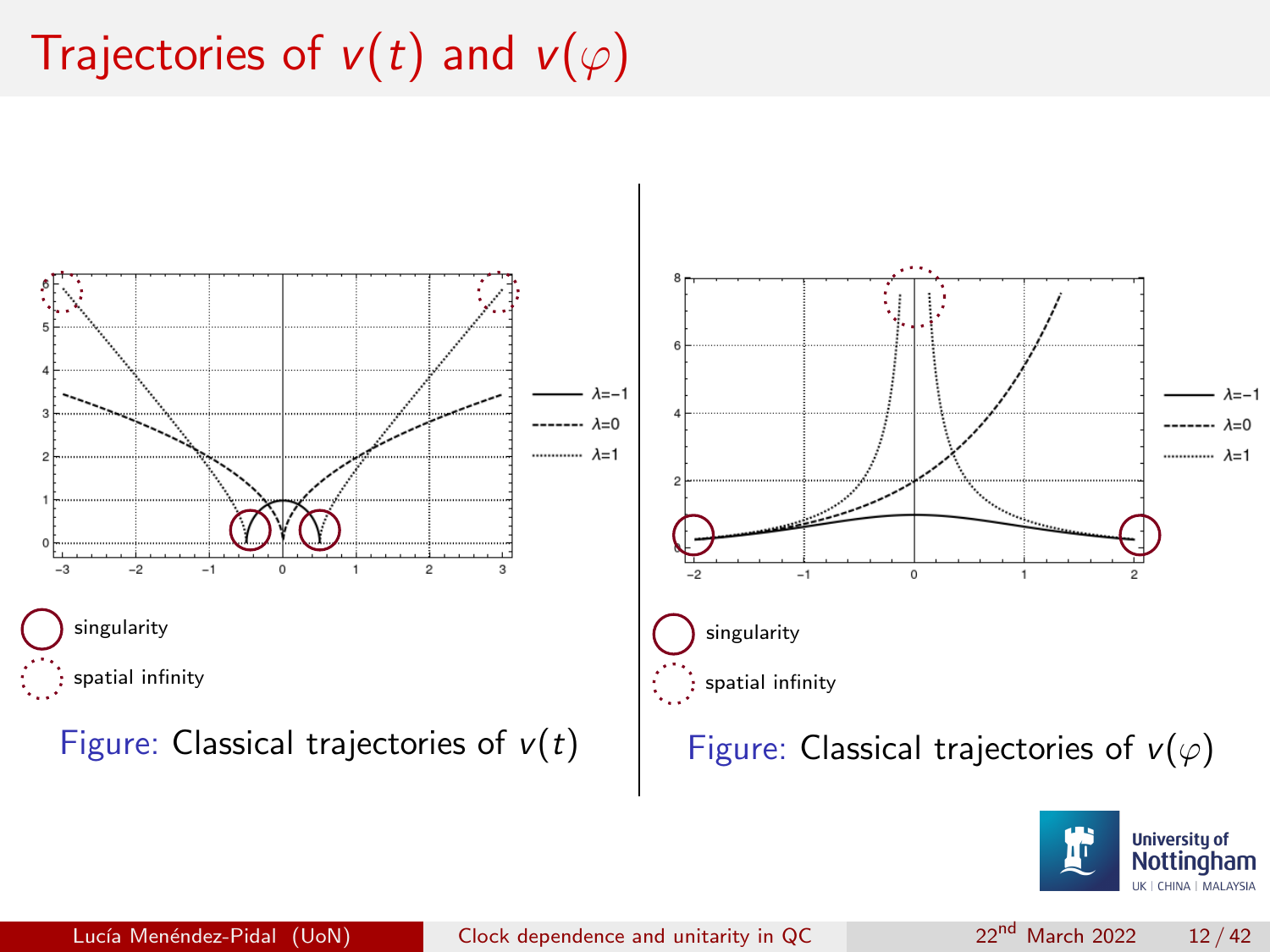$\triangleq$  Gotay and Demaret (1983) Conjecture:

- Classically: slow clock  $\implies$  dynamics are truncated
- When quantising and demanding unitarity: state norm must be well defined everywhere in clock space  $\implies$  artificially extending the solution to the whole domain of the clock  $\implies$  singularity (or spatial infinity) resolution

We are going to verify this conjecture in our work

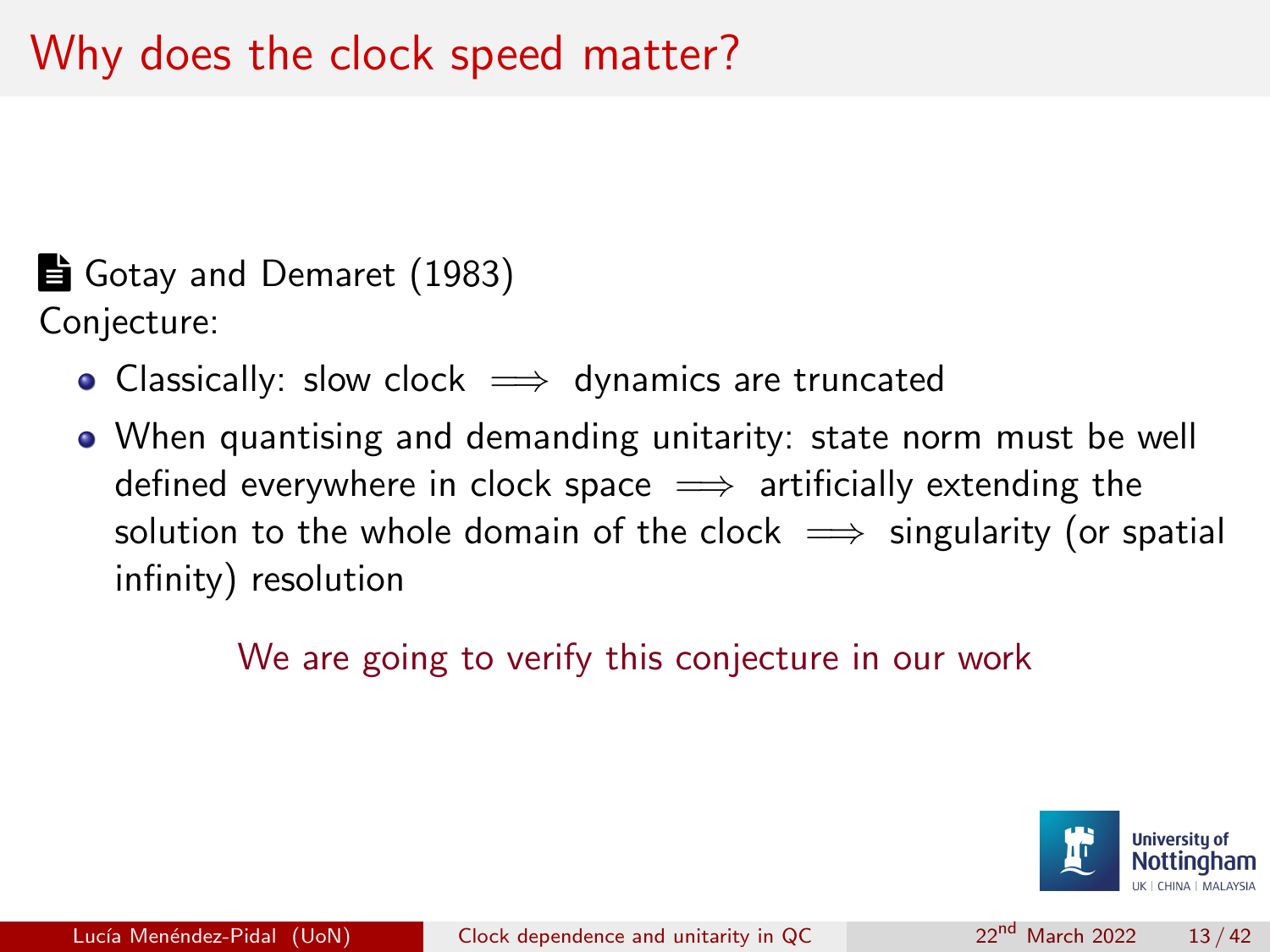- **E** Pawłowski and Ashtekar (2012) arXiv: 1011.3022  $\rightarrow$  Similar model with a fixed cosmological constant form a  $\varphi$ -clock perspective
- **E** Gryb and Thébault (2019) arXiv: 1801.05789 and 1801.05826  $\rightarrow$ Same model from a t-clock perspective
- **E** Gielen and Turok (2016) arXiv: 1510.00699  $\rightarrow$  Same model with a v-clock perspective
- $\Rightarrow$  Bojowald, Brizuela, Hernandez, Koop and Morales-Tecolt (2011) arXiv:  $1011.3022 \rightarrow$  Similar model with fixed cosmological constant using momenta

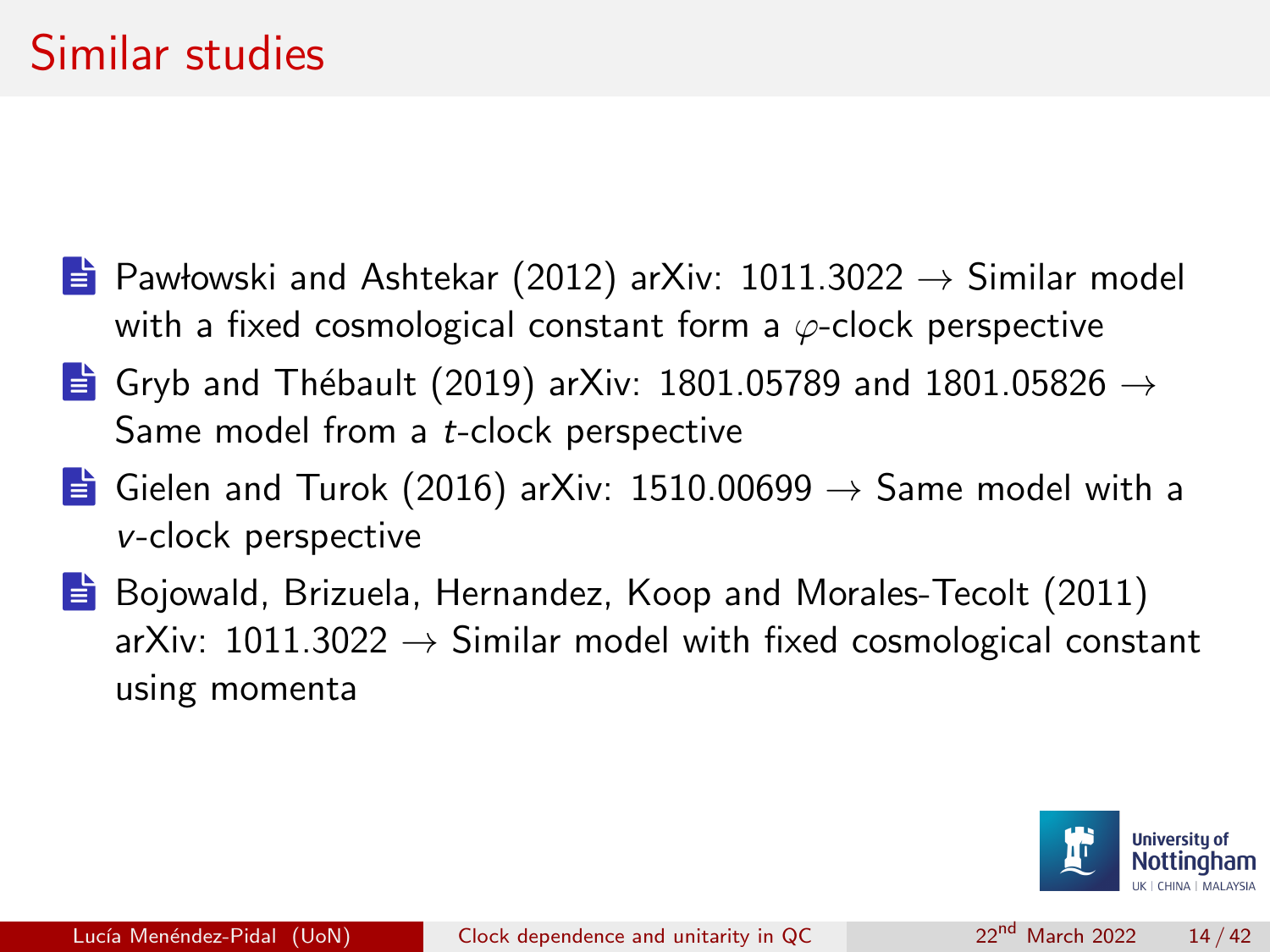# <span id="page-14-0"></span>Table of Contents

### **[Introduction](#page-2-0)**

### [Our model](#page-6-0)







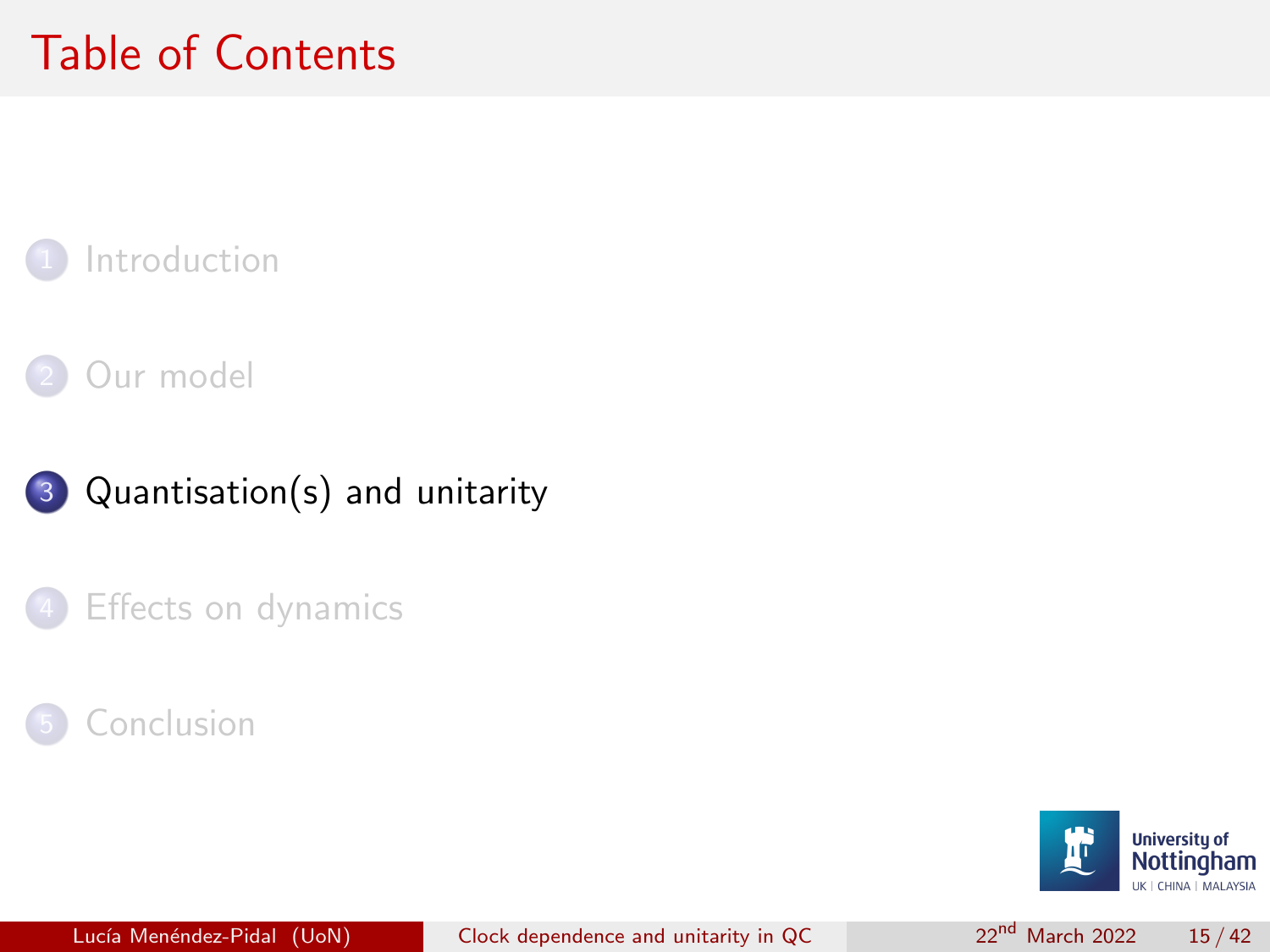### Wheeler–DeWitt equation

$$
C = -\pi_v^2 + \frac{\pi_v^2}{v^2} + \lambda = 0 \implies g^{AB}\pi_A\pi_B + \lambda = 0, \quad g^{AB} = \begin{pmatrix} -1 & 0\\ 0 & \frac{1}{v^2} \end{pmatrix}
$$

Ordering problem: how do we go from here to a partial differential equation?

Answer: Replace  $g^{AB}\pi_A\pi_B$  (which is flat) by the Laplace Beltrami operator  $-\hbar^2\Box$ 

$$
\hat{\mathcal{C}}\Psi = 0 \implies \left(\hbar^2 \frac{\partial^2}{\partial v^2} + \frac{\hbar^2}{v} \frac{\partial}{\partial v} - \frac{\hbar^2}{v^2} \frac{\partial^2}{\partial \varphi^2} - i\hbar \frac{\partial}{\partial t}\right) \Psi(v, \varphi, t) = 0
$$
\n(WdW)

POT: how to extract time evolution from this equation? Answer: A and B (and more?)

<span id="page-15-0"></span>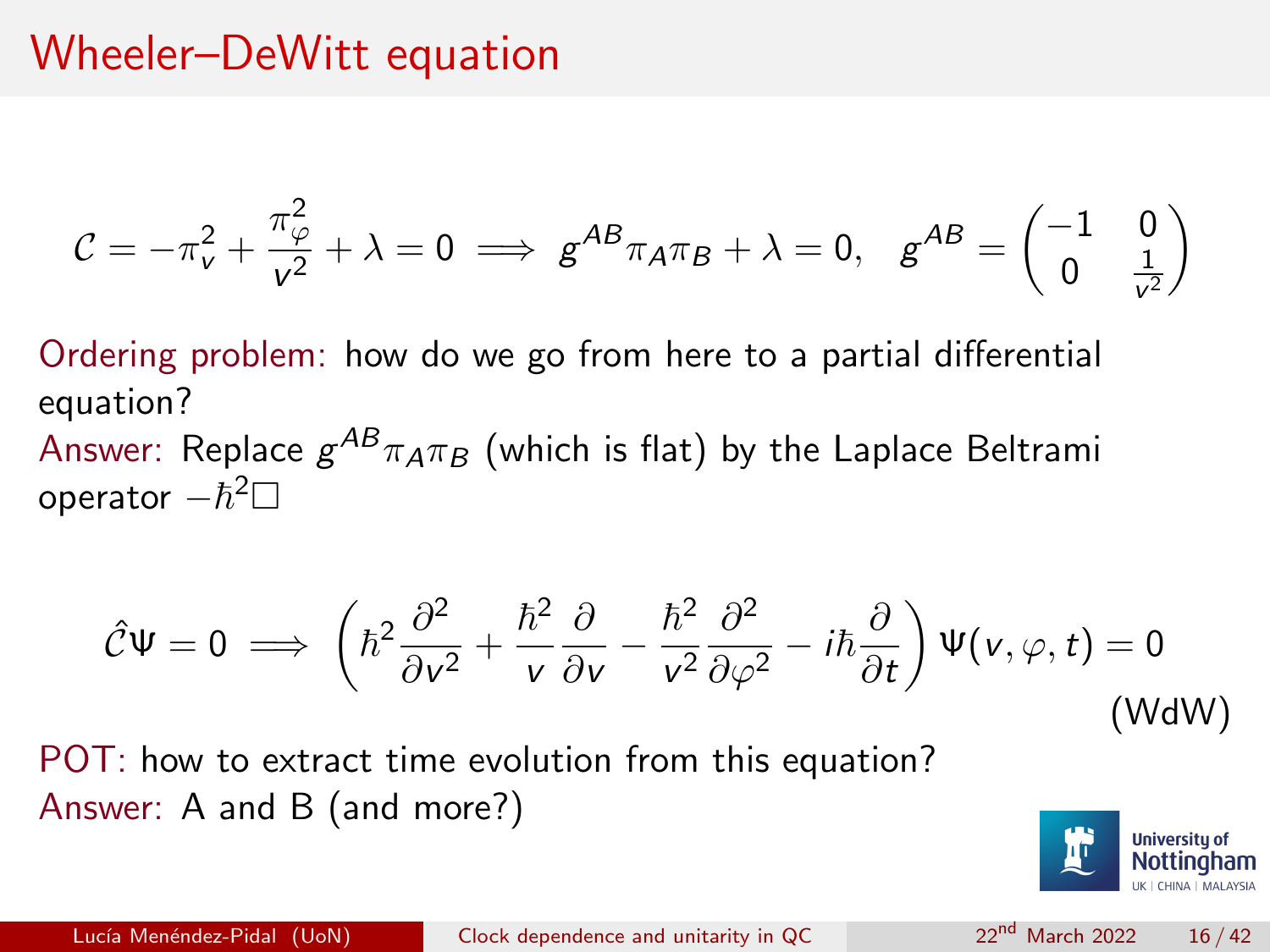### Answer A: choose a clock

 $t, \varphi$  and  $\upsilon$  are good clocks classically, hence both can a priori be good clocks for the quantum theory

The *t*-clock theory  
\n
$$
i\hbar \partial_t \Psi = -\underbrace{\left(\hbar^2 \partial_v^2 + \frac{\hbar^2}{v} \partial_v - \frac{\hbar^2}{v^2} \partial_\varphi^2\right)}_{\hat{\mathcal{H}}} \Psi
$$
\nSohr. eq.  $\implies$  Schr. inner product  
\n
$$
\langle \Psi | \Phi \rangle_t = \int d\varphi d\mathbf{v} \, v \overline{\Psi} \Phi
$$
\nSothr. inner product

\n
$$
\langle \Psi | \Phi \rangle_t = \int d\varphi d\mathbf{v} \, v \overline{\Psi} \Phi
$$
\nSothr. upper product

\n
$$
\langle \Psi | \Phi \rangle_\varphi = i \int d\mathbf{t} \frac{d\mathbf{v}}{v} \left(\overline{\Psi} \partial_\varphi \Phi - \Phi \partial_\varphi \overline{\Psi}\right)
$$
\nHowever, the result is not a factorized in the image.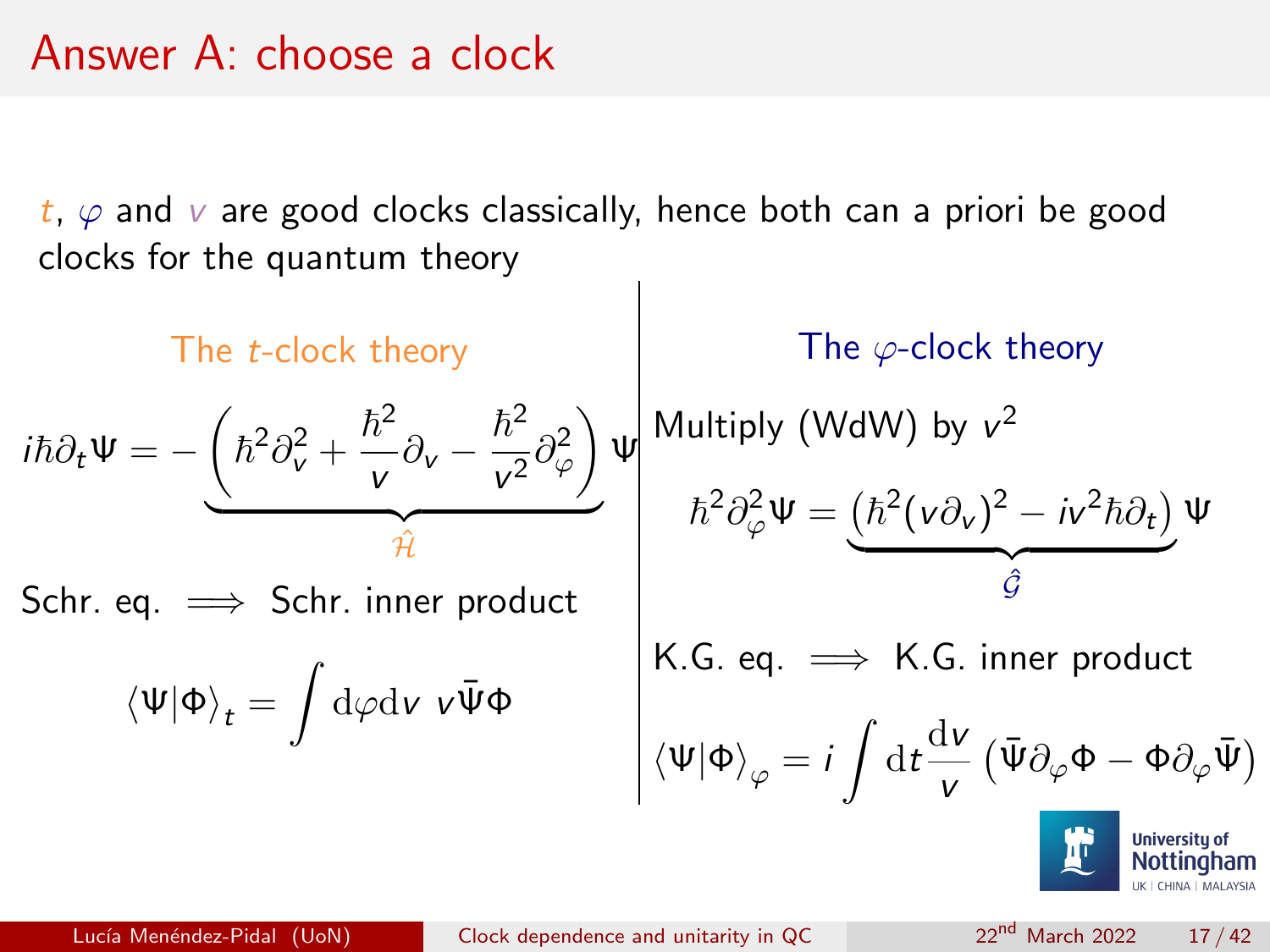the v-clock theory

Multiply [\(WdW\)](#page-15-0) by  $v^2$ 

$$
\hbar^2(\nu\partial_\nu)^2\Psi=\underbrace{(\hbar^2\partial_\varphi^2+i\nu^2\hbar\partial_t)}_{\hat{\mathcal{F}}}\Psi
$$

K.G. eq.  $\implies$  K.G. inner product

$$
\langle \Psi | \Phi \rangle_{v} = i \int \mathrm{d} t \mathrm{d} \varphi \, v \left( \bar{\Psi} \partial_{v} \Phi - \Phi \partial_{v} \bar{\Psi} \right)
$$

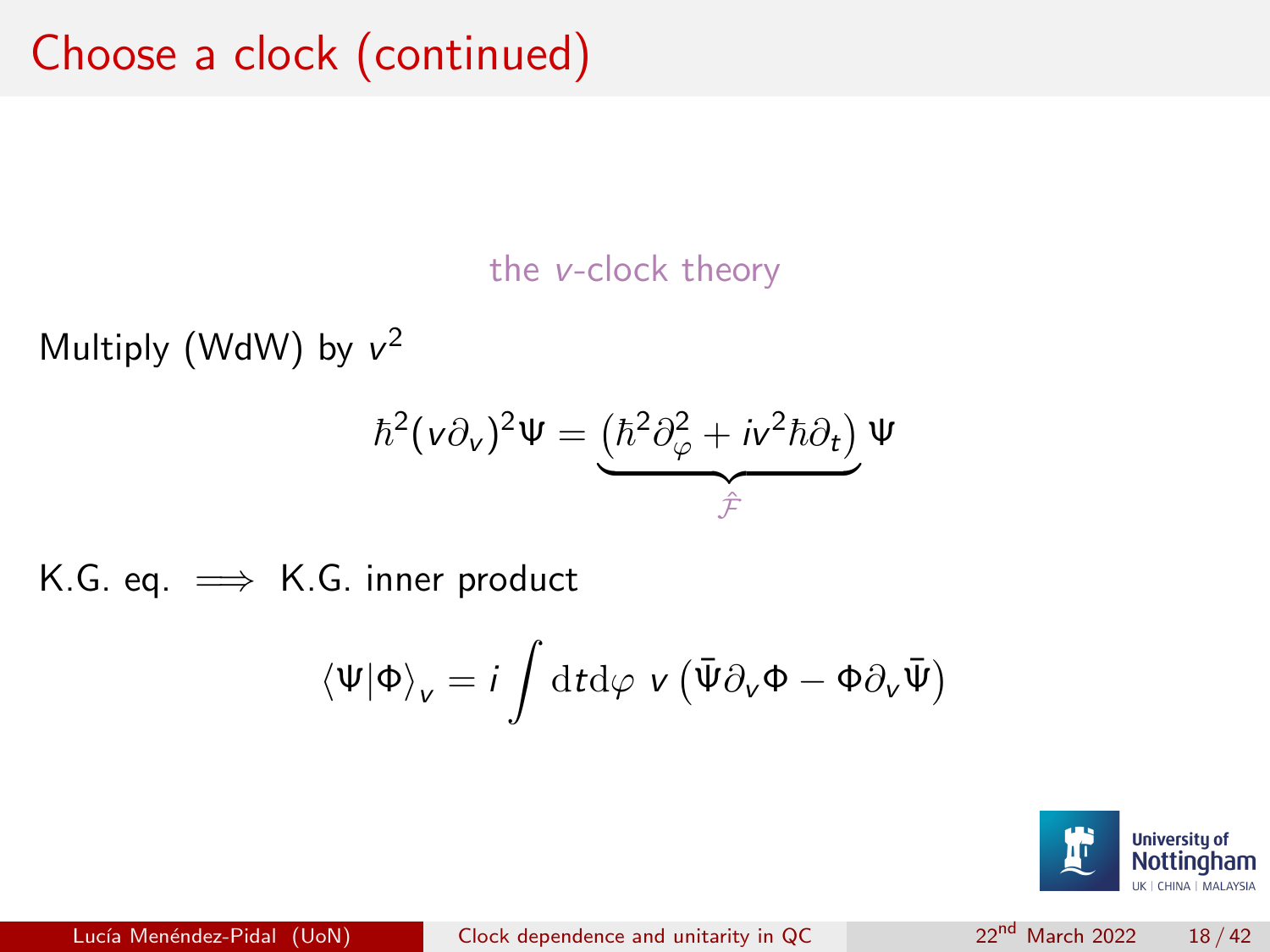### Choose a clock (continued)

The solutions to [\(WdW\)](#page-15-0) are Bessel functions

$$
\Psi(\mathbf{v},\varphi,t) = \int \frac{d\lambda}{2\pi\hbar} \frac{dk}{2\pi} e^{ik\varphi} e^{i\lambda\frac{t}{\hbar}} \left[ \alpha(k,\lambda) J_{i|k|} \left( \frac{\sqrt{\lambda}}{\hbar} \mathbf{v} \right) + \beta(k,\lambda) J_{-i|k|} \left( \frac{\sqrt{\lambda}}{\hbar} \mathbf{v} \right) \right] + \int \frac{d\lambda}{2\pi\hbar} \frac{d\kappa}{2\pi} e^{\kappa\varphi} e^{i\lambda\frac{t}{\hbar}} \left[ \gamma(\kappa,\lambda) J_{|\kappa|} \left( \frac{\sqrt{\lambda}}{\hbar} \mathbf{v} \right) + \epsilon(\kappa,\lambda) J_{-|\kappa|} \left( \frac{\sqrt{\lambda}}{\hbar} \mathbf{v} \right) \right]
$$

 $\alpha(k, \lambda)$ ,  $\beta(k, \lambda)$ ,  $\gamma(\kappa, \lambda)$  and  $\epsilon(\kappa, \lambda)$  need to be constrained for two main reasons

- Normalisation:  $\langle \Psi | \Phi \rangle < \infty$
- Time independence: We want our theory to be unitary

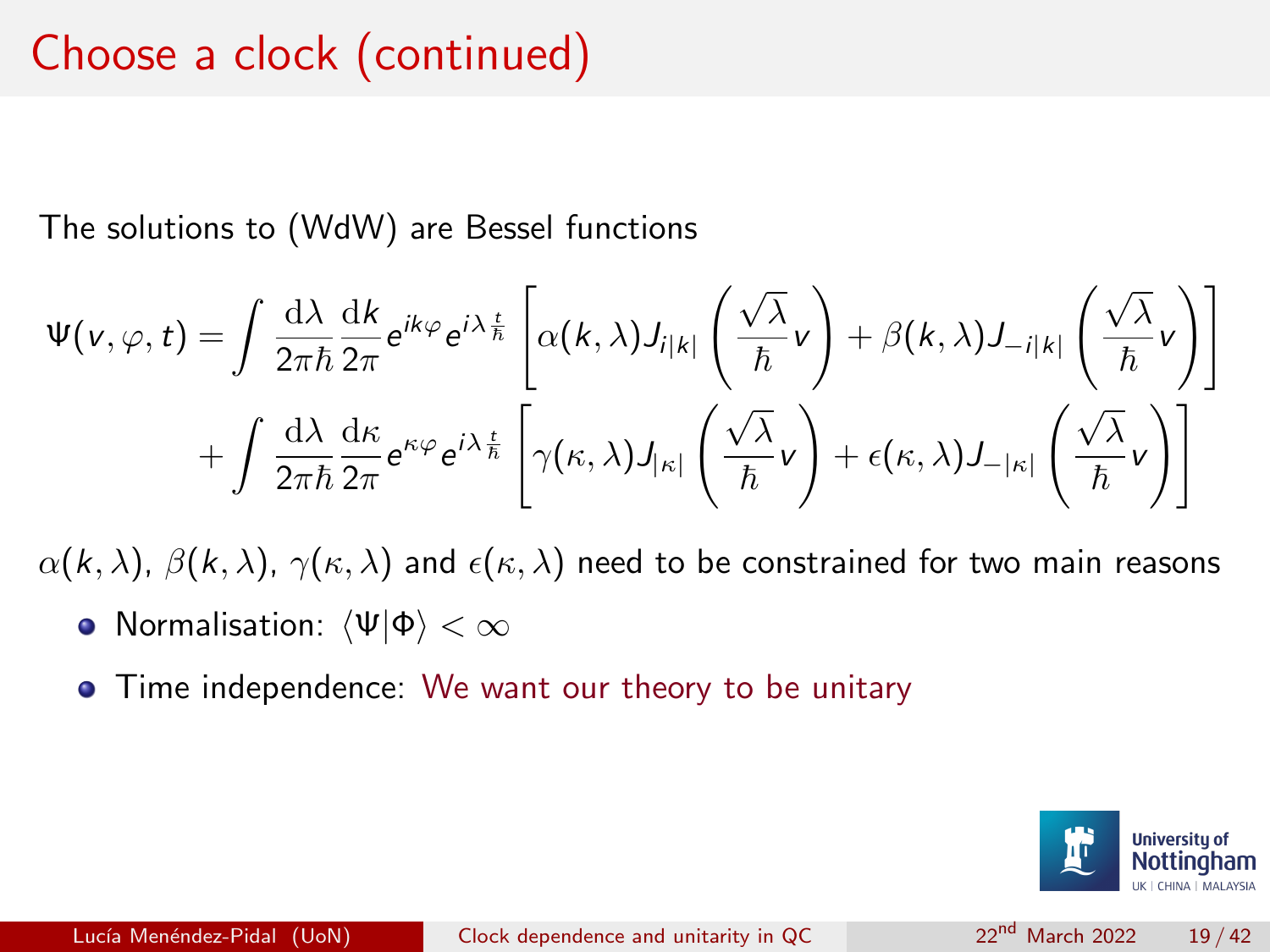#### Normalisation:

$$
t\text{-clock}
$$
\n
$$
\gamma(\kappa, \lambda) = \epsilon(\kappa, \lambda) = 0
$$
\n
$$
\begin{array}{ccc}\n & \varphi\text{-clock}^* \\
\epsilon(\kappa, \lambda) = 0\n\end{array}
$$
\n
$$
\gamma(\kappa, \lambda) = \epsilon(\kappa, \lambda) = 0
$$

T

<sup>∗</sup>Klein–Gordon inner products are not positive definite but can easily be changed as solutions are already separating positive and negarive norm contributions

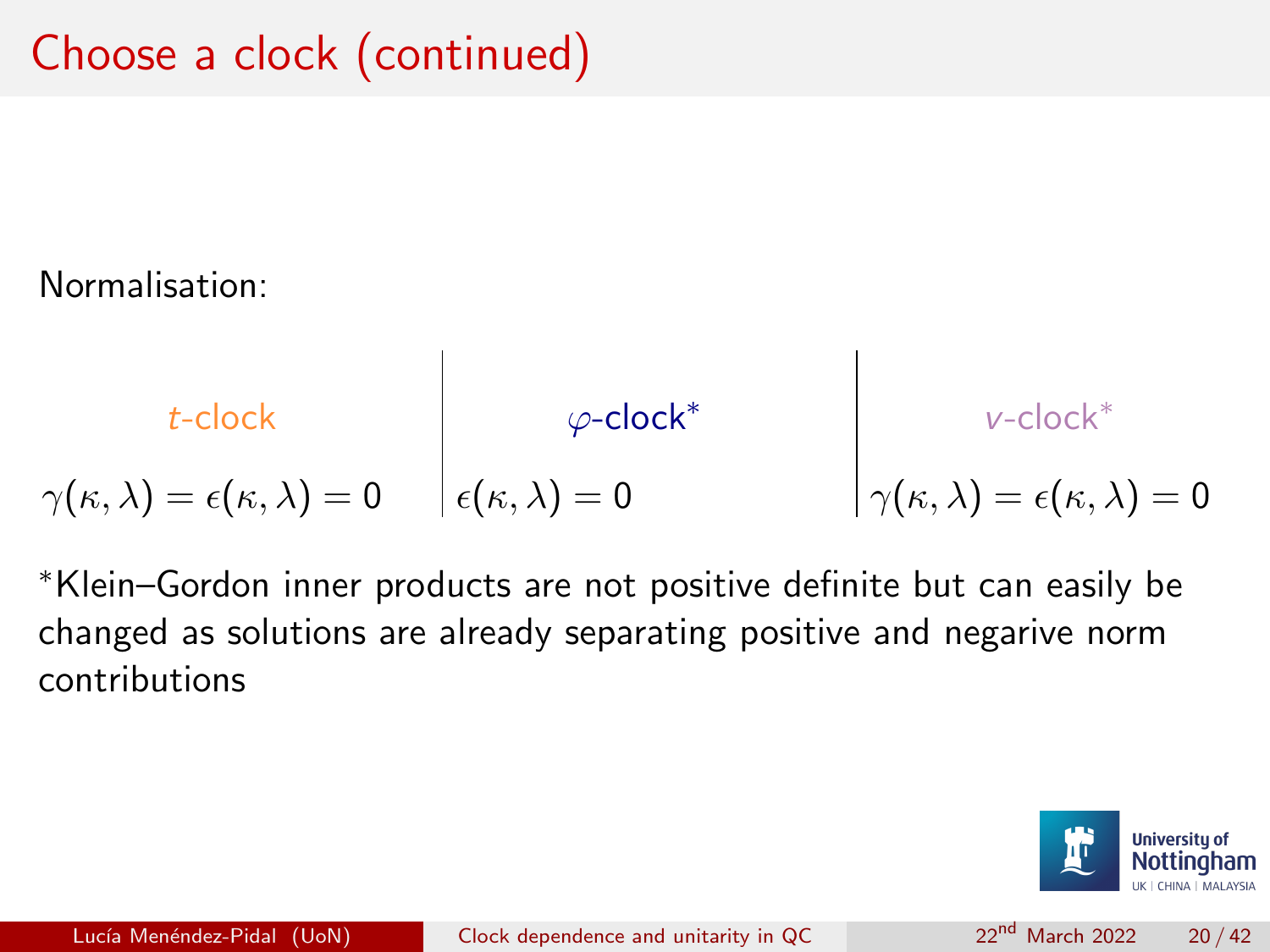# Choose a clock (continued)

#### Time independence

$$
\partial_t \langle \Psi | \Phi \rangle_t = 0 \iff \left\langle \hat{\mathcal{H}} \Psi | \Phi \right\rangle_{(L^2, \text{ vdvd}\varphi)} = \left\langle \Psi | \hat{\mathcal{H}} \Phi \right\rangle_{(L^2, \text{ vdvd}\varphi)}
$$
\n
$$
\partial_{\varphi} \langle \Psi | \Phi \rangle_{\varphi} = 0 \iff \left\langle \hat{\mathcal{G}} \Psi | \Phi \right\rangle_{(L^2, \frac{d\nu}{\nu} dt)} = \left\langle \Psi | \hat{\mathcal{G}} \Phi \right\rangle_{(L^2, \frac{d\nu}{\nu} dt)}
$$
\n
$$
\partial_{\nu} \langle \Psi | \Phi \rangle_{\mathsf{v}} = 0 \iff \left\langle \hat{\mathcal{F}} \Psi | \Phi \right\rangle_{(L^2, \text{ vdtd}\varphi)} = \left\langle \Psi | \hat{\mathcal{F}} \Phi \right\rangle_{(L^2, \text{ vdtd}\varphi)}
$$

In a nutshell,

the unitarity requirement is equivalent to a self-adjointness problem

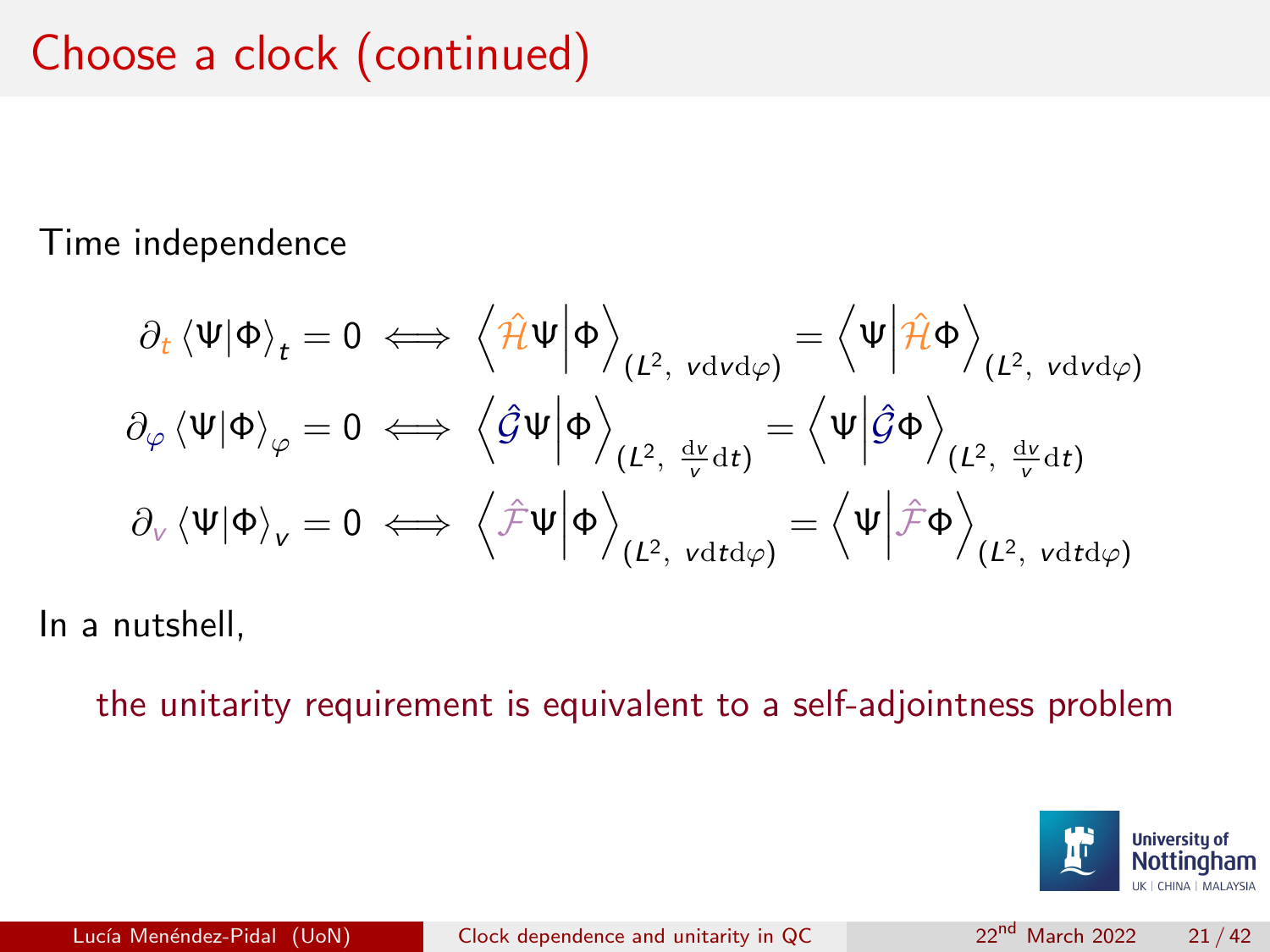Symmetric operators fall in three categories:

- Self-adjoint operators (like  $\hat{\mathcal{F}}$ )
- Are not self-adjoint but admit self-adjoint extensions (like  $\hat{G}$  or  $\hat{\mathcal{H}}$ )
- Are not self-adjoint and do not admit self-adjoint extensions

Because  $\hat{\mathcal{F}}$  is already self-adjoint, we are done for the v-clock theory

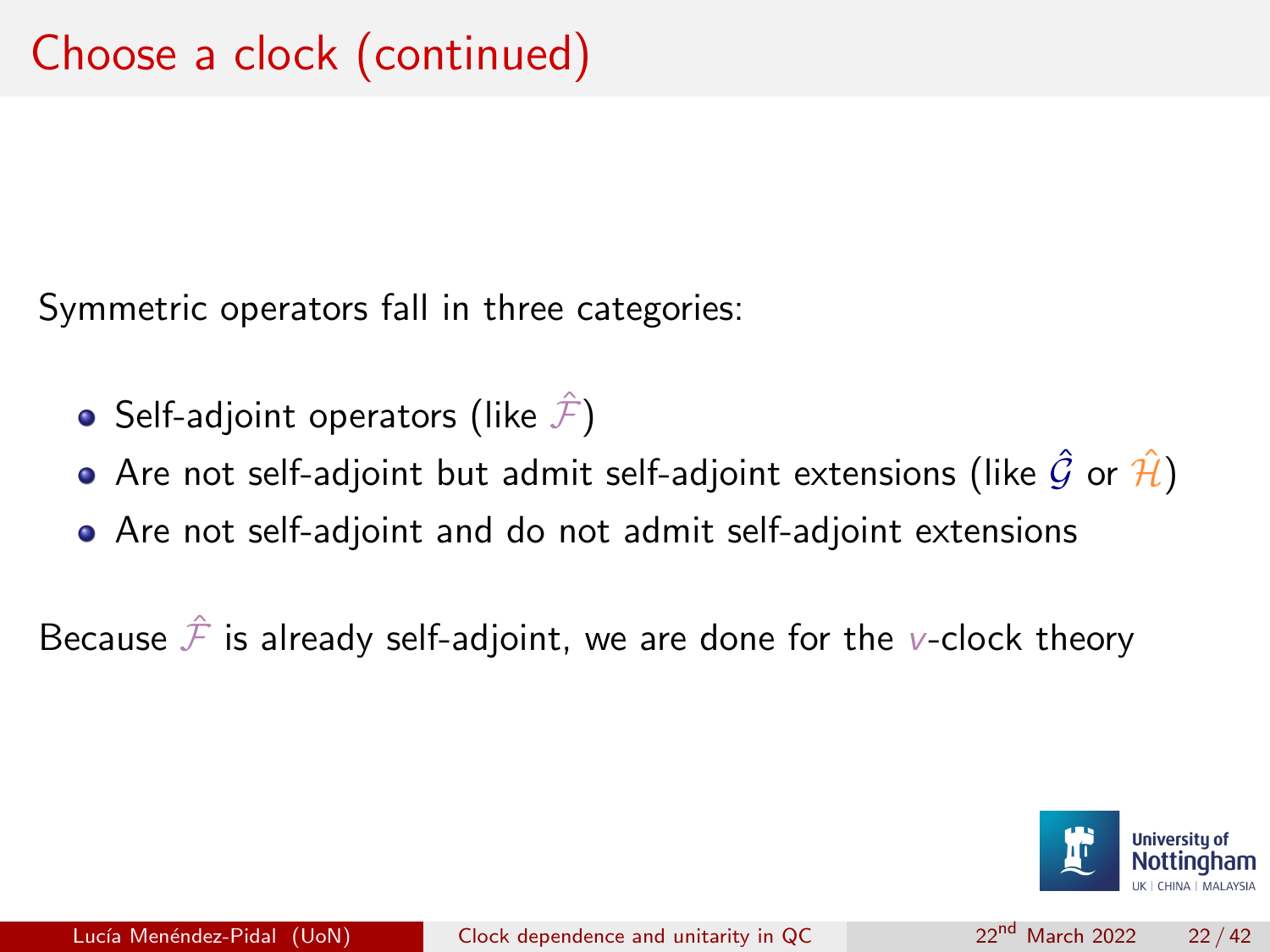# Choose a clock (continued)

 $\hat{H}$  and  $\hat{G}$  are not self-adjoint  $\implies$  boundary conditions have to be imposed t-clock theory  $\int d\varphi \left[ \nu \bar{\Psi} \partial_{\nu} \Phi - \nu \Phi \partial_{\nu} \bar{\Psi} \right]_{\nu=0} = 0$ • Real combinations of Bessel functions  $\varphi$ -clock theory  $\int dt \left[ v \bar{\Psi} \partial_{v} \Phi - v \Phi \partial_{v} \bar{\Psi} \right]^{v=\infty} = 0$ • Real combination of Bessel functions  $\Psi_t \sim \int \frac{\mathrm{d}\lambda}{2\pi i}$  $\overline{2\pi\hbar}$ dk  $\frac{{\rm d} k}{2\pi}\; e^{ik\varphi} e^{i\lambda \frac{t}{h}} \alpha(k,\lambda) \, {\rm Re}\, \Biggl[ e^{i\vartheta(k)-i|k|\log \sqrt{\frac{\lambda}{\lambda_0}}} J_{i|k|} \Biggr]$  $\sqrt{\lambda}$  $\frac{\ldots}{\hbar}$ v  $\setminus$  ]  $\Psi_{\varphi} \sim \int \frac{\mathrm{d}\lambda}{2\pi i}$  $\overline{2\pi\hbar}$ dk  $\frac{\mathrm{d}k}{2\pi}e^{ik\varphi}e^{i\lambda\frac{t}{\hbar}}\alpha(k,\lambda)\,\mathrm{Re}\left[\sqrt{\frac{\sinh\left(\left(|k|-i\kappa_0(\lambda)\right)\frac{\pi}{2}\right)}{\sinh\left(\left(|k|+i\kappa_0(\lambda)\right)\frac{\pi}{2}\right)}}\right]$  $\frac{\sinh\left(\left(\left|k\right| + i\kappa_0(\lambda)\right)\frac{\pi}{2}\right)}{\sinh\left(\left(\left|k\right| + i\kappa_0(\lambda)\right)\frac{\pi}{2}\right)} J_{i|k|}$  <sup>√</sup> λ  $\frac{\partial}{\partial h}$ v  $\setminus$  ]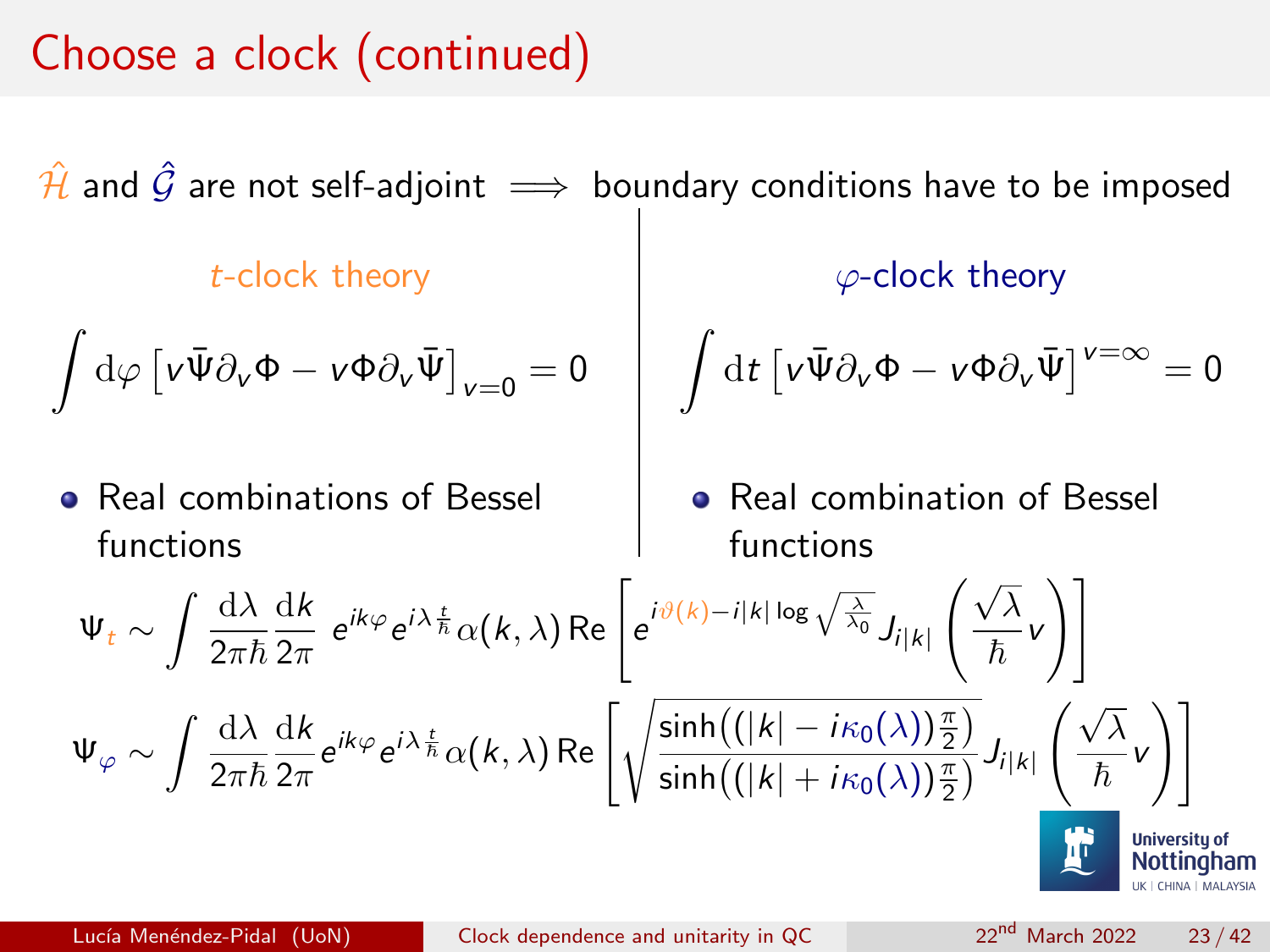# Choose a clock (conclusion)

Remark:

- In the *t*-theory, the boundary condition is at  $v = 0$  (classical singuarity), where classically the clock is slow
- In the  $\varphi$ -theory, the boundary condition is at  $v = \infty$  (spatial infinity), where again classically the clock is slow

In conclusion:

- **1** Unitarity implies a boundary condition at the slow point of the clock
- <sup>2</sup> Different clock choices lead to different boundary conditions

Is this a consequence of choosing a clock first and then building an inner product?

#### What about Dirac quantisation?

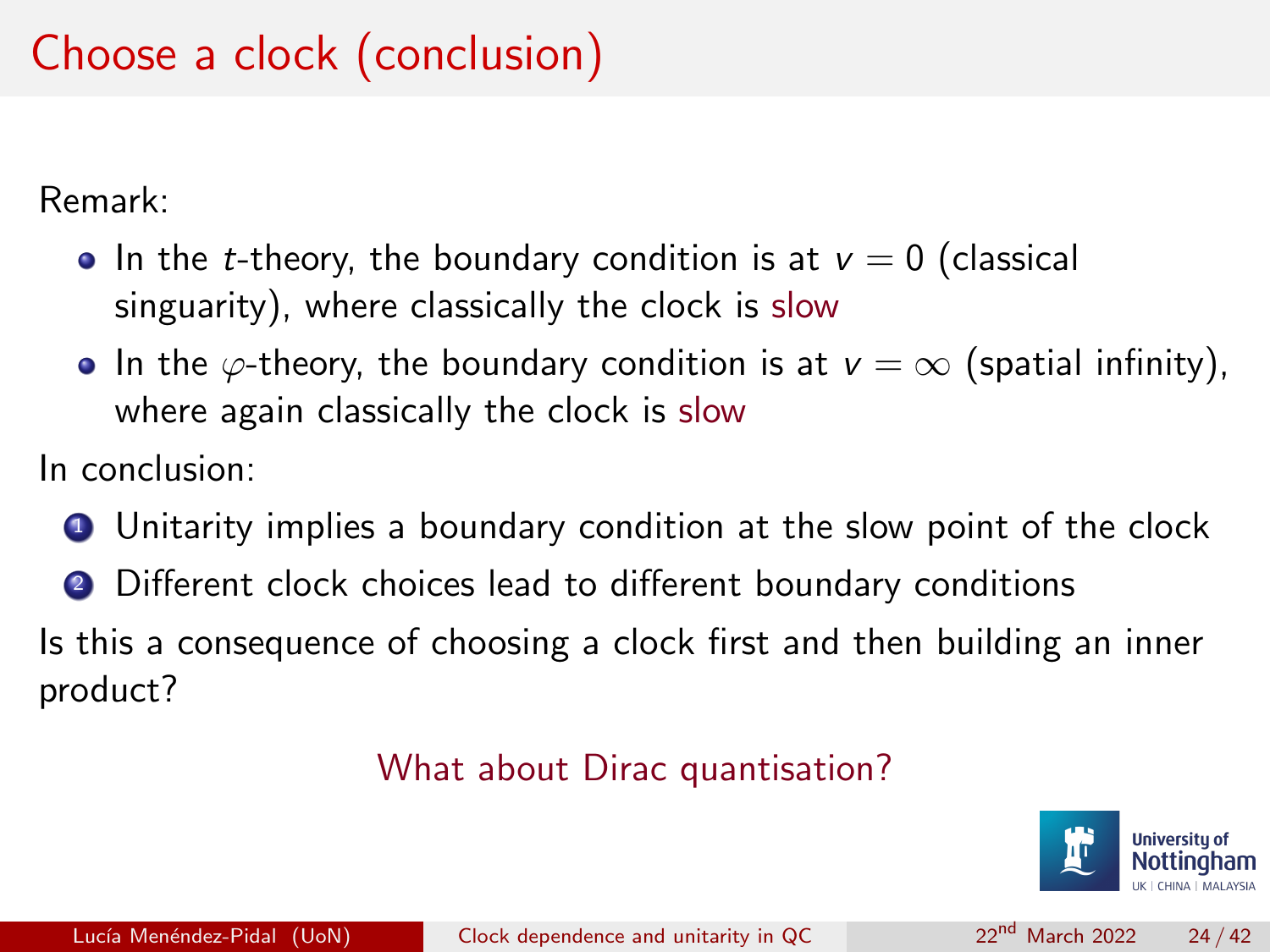### Answer B: Dirac quantisation

We have two WdW equations

$$
\hat{\mathcal{C}}_1 \Psi = 0, \implies \left(\hbar^2 \frac{\partial^2}{\partial v^2} + \frac{\hbar^2}{v} \frac{\partial}{\partial v} - \frac{\hbar^2}{v^2} \frac{\partial^2}{\partial \varphi^2} - i\hbar \frac{\partial}{\partial t}\right) \Psi = 0 \quad \text{(WdW1)}
$$
\n
$$
\hat{\mathcal{C}}_2 \Psi = 0, \implies \left(\hbar^2 \left(v \frac{\partial}{\partial v}\right)^2 - \hbar^2 \frac{\partial^2}{\partial \varphi^2} - i\hbar v^2 \frac{\partial}{\partial t}\right) \Psi = 0 \quad \text{(WdW2)}
$$

Note that  $(WdW2) = v^2(WdW1)$  The interpretation of the second order derivatives as a  $\hbar^2\Box$  for different metrics motivates different kinematical inner products

<span id="page-24-1"></span><span id="page-24-0"></span>
$$
\langle \Psi | \Phi \rangle_{\text{kin}_1} = \int \mathrm{d}t \mathrm{d}\varphi \mathrm{d}v \, v \bar{\Psi} \Phi \qquad (1P1)
$$
\n
$$
\langle \Psi | \Phi \rangle_{\text{kin}_2} = \int \mathrm{d}t \mathrm{d}\varphi \frac{\mathrm{d}v}{v} \, \bar{\Psi} \Phi \qquad (1P2)
$$
\nSubstituohan

Lucía Menéndez-Pidal (UoN) [Clock dependence and unitarity in QC](#page-0-0) 22<sup>nd</sup> March 2022 25/42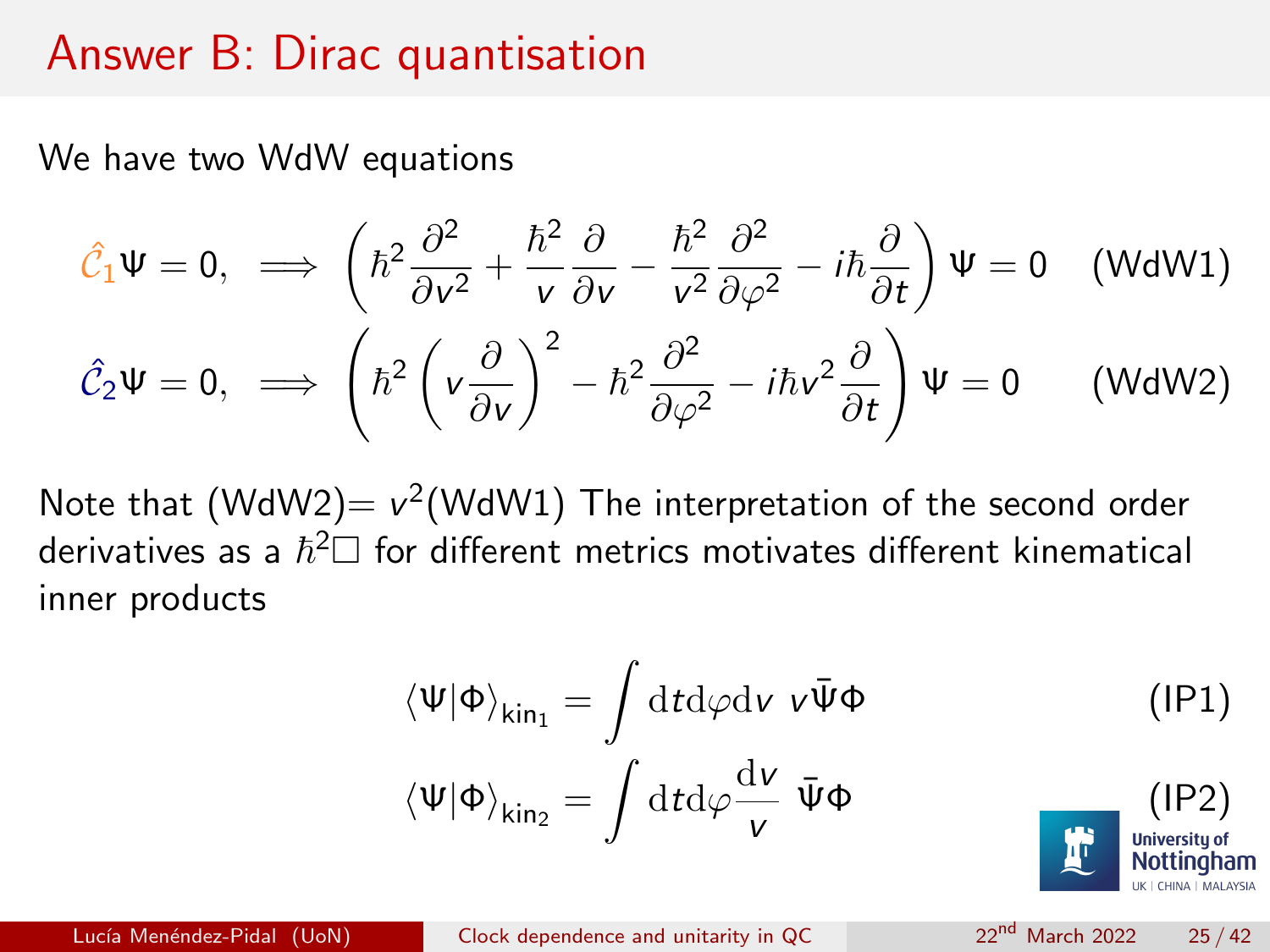# Dirac quantisation (continued)

Demanding  $\hat{\mathcal{C}}_1$  and  $\hat{\mathcal{C}}_2$  to be self-adjoint with respect to the inner products [\(IP1\)](#page-24-0) and [\(IP2\)](#page-24-1) corresponds to self-adjointness of the one dimensional operators

$$
\hat{\mathcal{D}}_1 = \hbar^2 \left( -\frac{\partial^2}{\partial v^2} - \frac{k^2 + \frac{1}{4}}{v^2} \right), \quad \hat{\mathcal{D}}_2 = -\hbar^2 \left( v \frac{\partial}{\partial v} \right)^2 - \lambda v^2
$$

Recall,

$$
\hat{\mathcal{H}} = \left(\hbar^2 \frac{\partial^2}{\partial v^2} + \frac{\hbar^2}{v} \frac{\partial}{\partial v} - \frac{\hbar^2}{v^2} \frac{\partial^2}{\partial \varphi^2}\right), \quad \hat{\mathcal{G}} = \left(\hbar^2 \left(v \frac{\partial}{\partial v}\right)^2 - iv^2 \hbar \frac{\partial}{\partial t}\right)
$$

Despite being two dimensional, study  $\hat{\mathcal{H}}$  and  $\hat{\mathcal{G}}$  reduces to analysing  $\hat{\mathcal{D}}_1$ and  $\hat{\mathcal{D}}_2$ 

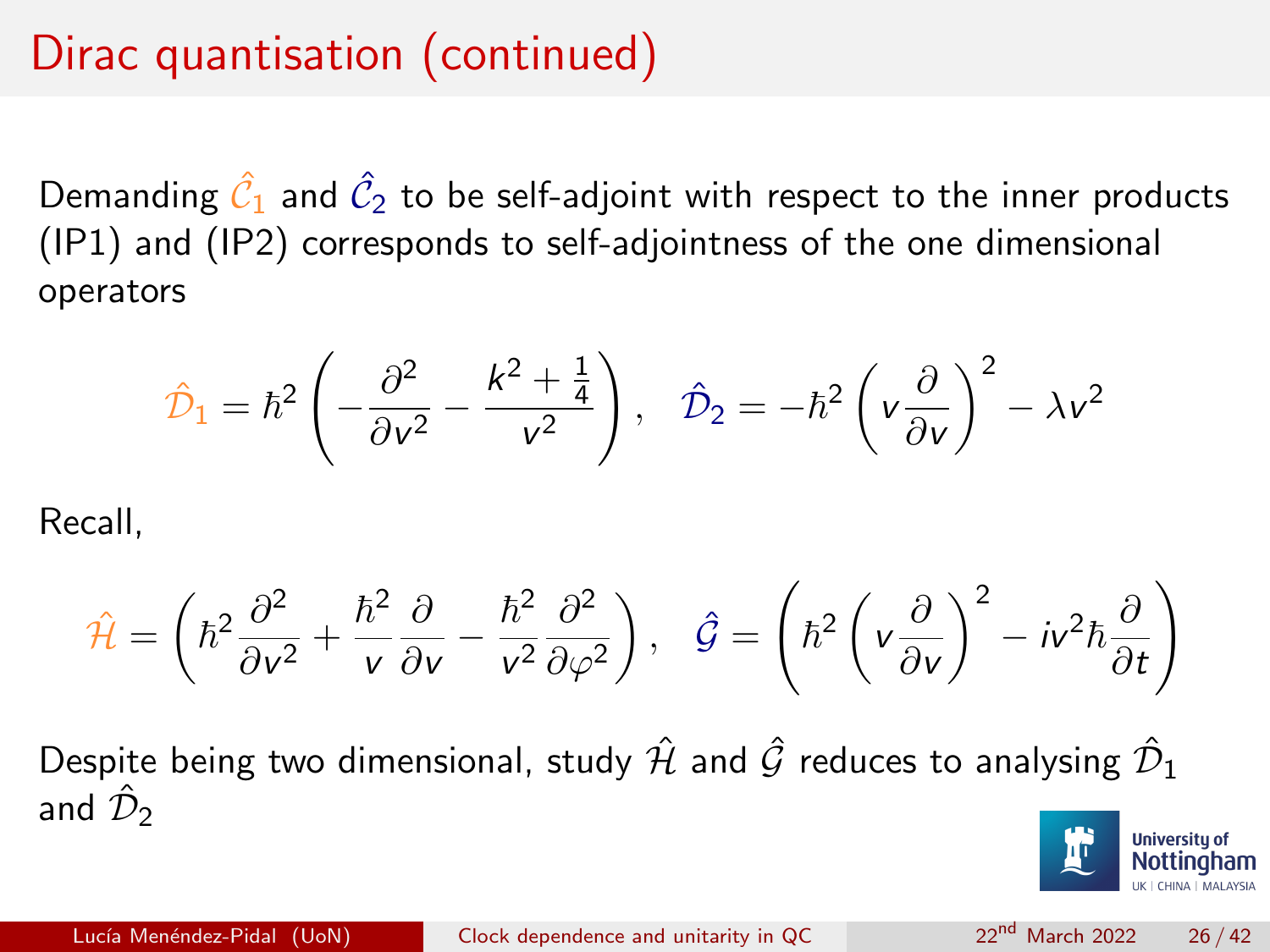#### The self-adjointness problem remains in the Dirac quantisation

We multiplied the Wheeler-DeWitt equation by a phase function to find different theories, but  $\hat{C}\Psi = 0$  and  $\hat{\mathcal{NC}}\Psi = 0$  have the same solutions, this is consequence of reparametrisation invariance

How do we choose between the different Wheeler–DeWitt equations?

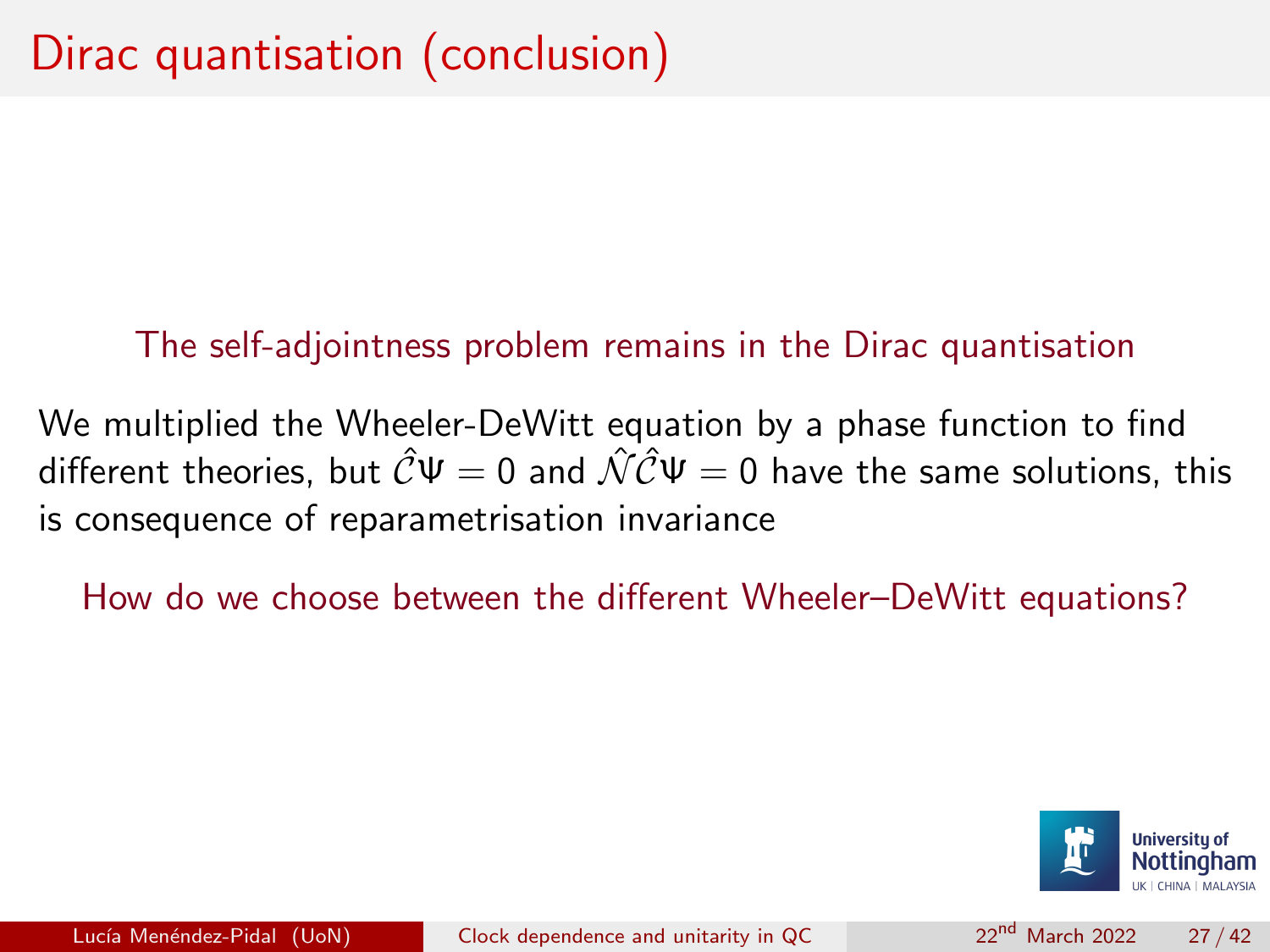■ P. A. Höhn, A. R. H. Smith and M. P. Lock 2019 and 2021 arXiv:1912.00033 and 2007.00580  $\rightarrow$  framework for clock changes

Our work does not contradict theirs as the framework is different: they work with clock changes given a WdW equation and instead we develop a theory for two different WdW equations

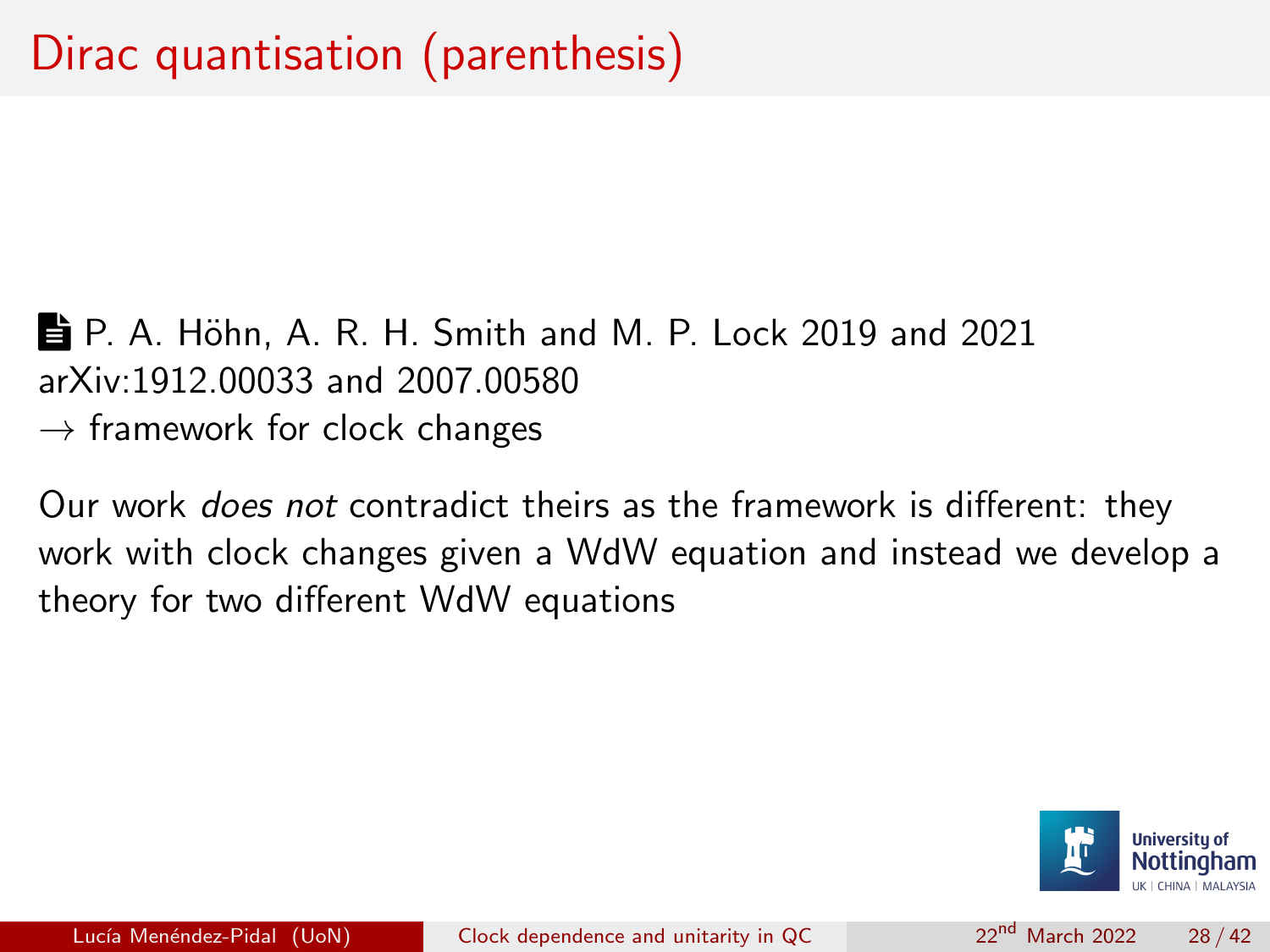# <span id="page-28-0"></span>Table of Contents

### **[Introduction](#page-2-0)**

- [Our model](#page-6-0)
- $Quantisation(s)$  and unitarity
- [Effects on dynamics](#page-28-0)



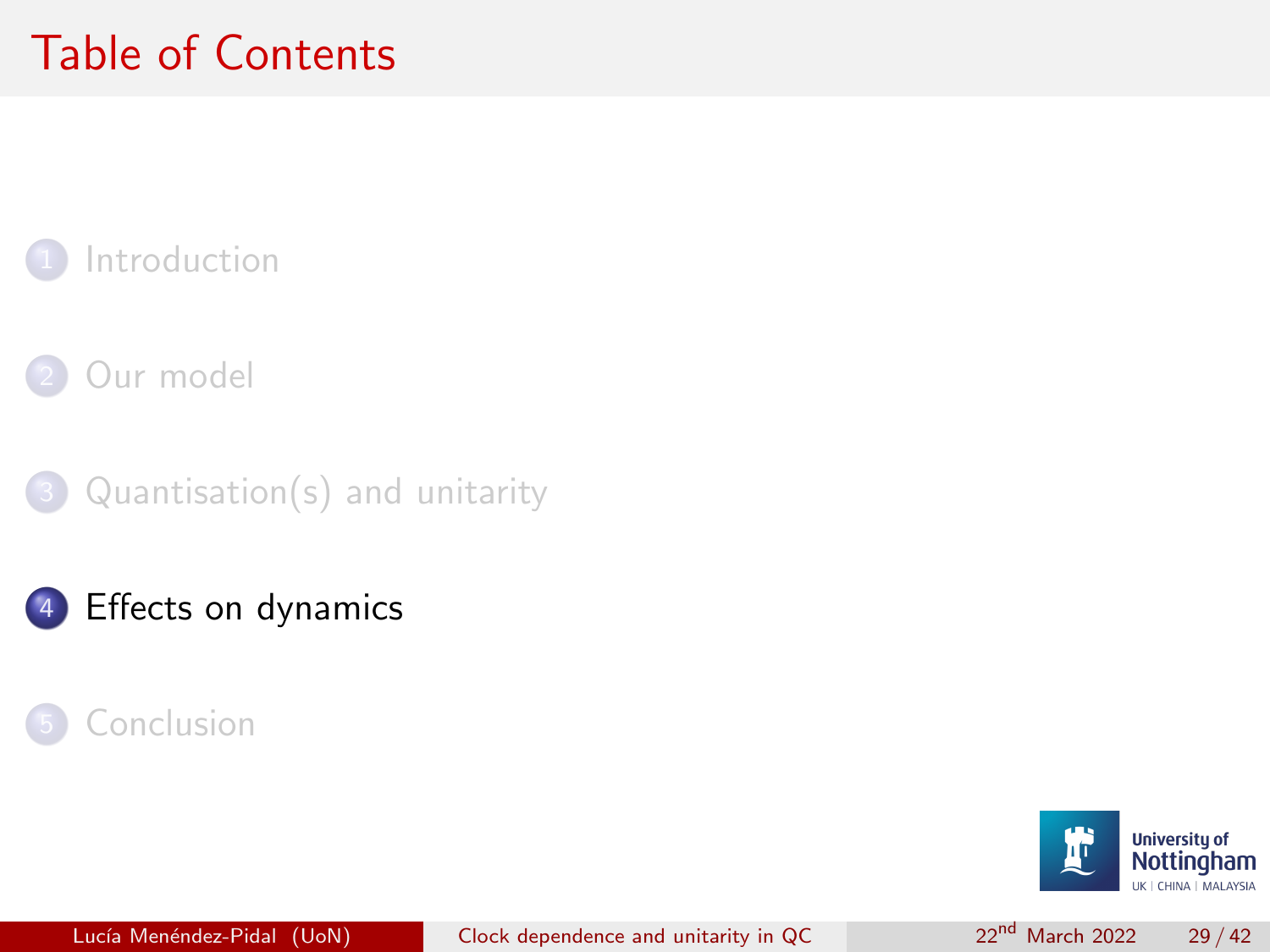### Dynamics of the v-theory

General solution:

$$
\Psi(\mathbf{v},\varphi,t)_{\mathsf{sc}} = \int \frac{\mathrm{d}\lambda}{2\pi\hbar} \frac{\mathrm{d}k}{2\pi} e^{ik\varphi} e^{i\lambda\frac{t}{\hbar}} \left[ \alpha(k,\lambda) J_{i|k|} \left( \frac{\sqrt{\lambda}}{\hbar} \mathbf{v} \right) + \beta(k,\lambda) J_{-i|k|} \left( \frac{\sqrt{\lambda}}{\hbar} \mathbf{v} \right) \right]
$$

- $\alpha(k, \lambda) = 0$  (only outgoing modes)
- **•**  $\beta(k, \lambda)$  sharply peaked around  $k = k_c$  and  $\lambda = \lambda_c$

Expanding around  $v = 0$ 

- Classically:  $t(v) = \frac{\hbar|k_c|}{2\lambda_c} + \frac{v^2}{4\hbar|k_c|} \frac{\lambda_c v^4}{16\hbar^3|k_c|}$  $\frac{\lambda_c \nu^4}{16 \hbar^3 |k_c|^3} + O(\nu^6)$
- Quantum theory:  $\bra{\Psi_{\text{sc}}(\text{v})}t\ket{\Psi_{\text{sc}}(\text{v})} = \braket{t(\text{v})}_{\Psi_{\text{sc}}} = \frac{\hbar|\text{k}_c|}{2\lambda_c}$  $\frac{\hbar |\boldsymbol{k}_{\mathrm{c}}|}{2\lambda_{\mathrm{c}}} + \frac{\nu^2}{4\hbar |\boldsymbol{k}_{\mathrm{c}}|} - \frac{\lambda_{\mathrm{c}}\nu^4}{16\hbar^3(|\boldsymbol{k}_{\mathrm{c}}|+1)}$  $\frac{\lambda_c \nu^4}{16 \hbar^3 (|k_c|+|k_c|^3)} + O(\nu^6)$

#### No strong divergence from the classical theory

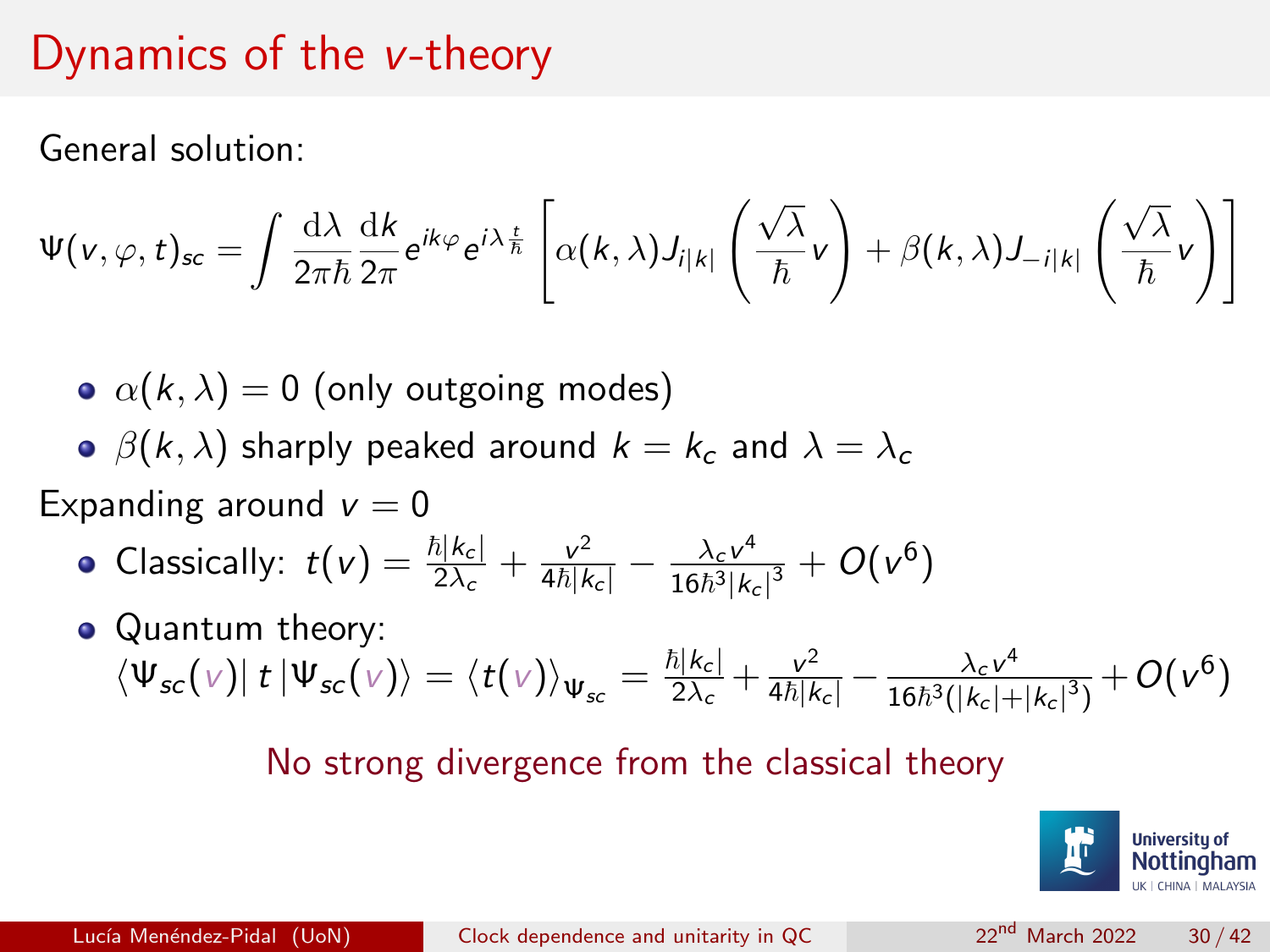Recall the general solution

$$
\Psi_{sc} \sim \int \frac{\mathrm{d}\lambda}{2\pi\hbar} \frac{\mathrm{d}k}{2\pi} e^{ik\varphi} e^{i\lambda\frac{t}{\hbar}} \alpha(k,\lambda) \,\mathrm{Re}\left[e^{i\vartheta(k)-i|k|\log\sqrt{\frac{\lambda}{\lambda_0}}} J_{i|k|}\left(\frac{\sqrt{\lambda}}{\hbar}v\right)\right]
$$

- $\phi(\theta(k)) = 0$  for simplicity
- $\bullet \ \alpha(k, \lambda)$  sharply peaked around  $k = k_c$  and  $\lambda = \lambda_c$
- expectation values =  $\langle \Psi_{sc} (t) | v | \Psi_{sc} (t) \rangle = \langle v(t) \rangle_{\text{ur}}$
- criteria for singularity resolution:  $\langle v(t)\rangle_{\Psi} > C > 0$

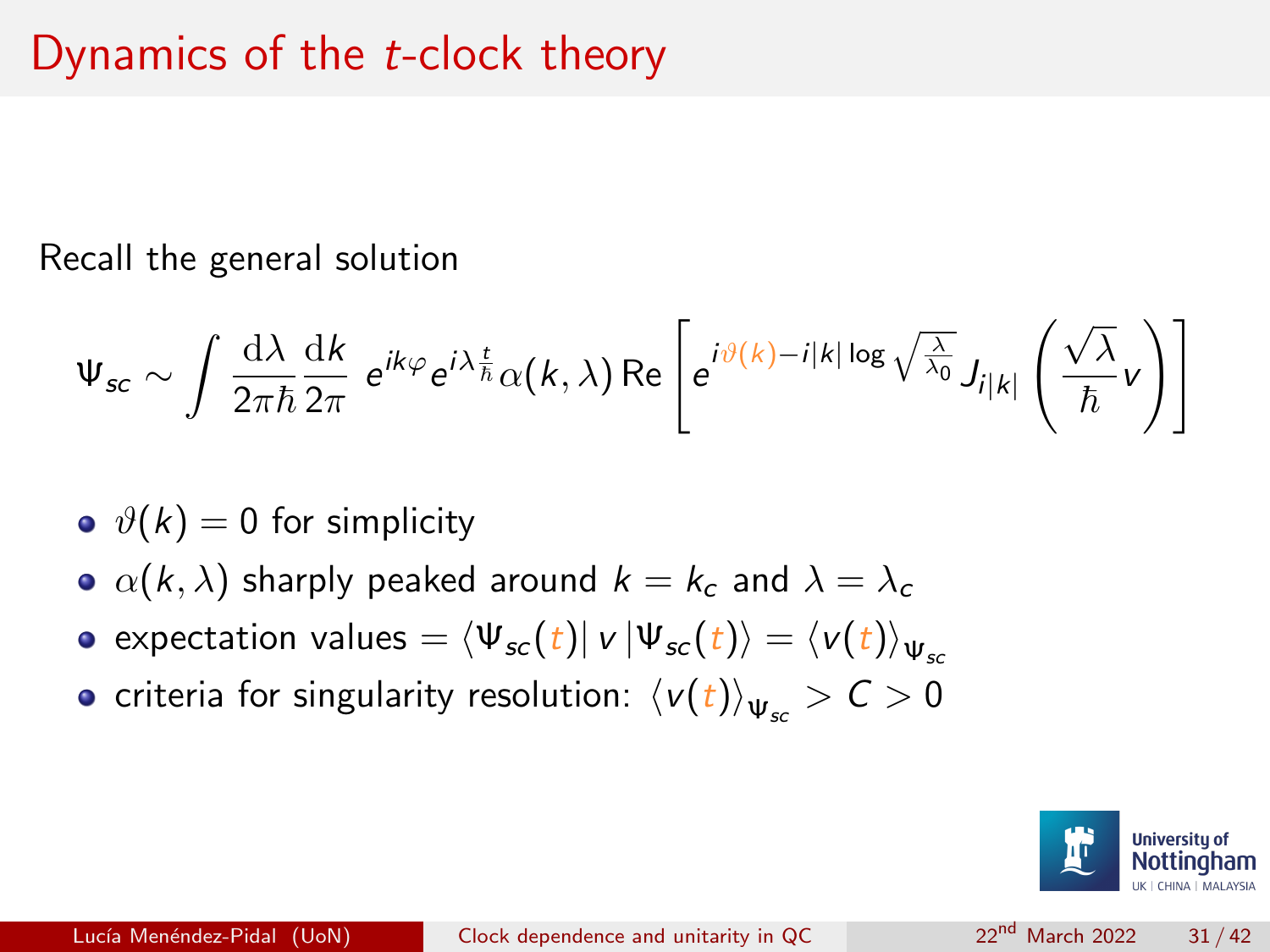Bessel function asymptote for small arguments

$$
J_{i|k|}\left(\frac{\sqrt{\lambda}}{\hbar}\nu\right)\longrightarrow \frac{e^{i|k|\log\left(\frac{\sqrt{\lambda}}{2\hbar}\nu\right)}}{\Gamma(1+i|k|)}
$$

With the prefactor

$$
e^{i\vartheta(k)-i|k|\log\sqrt{\frac{\lambda}{\lambda_0}}}
$$

 $\Psi_{sc}$  looks like a superposition of plane waves independent of  $\lambda$  outgoing from and ingoing to the singularity

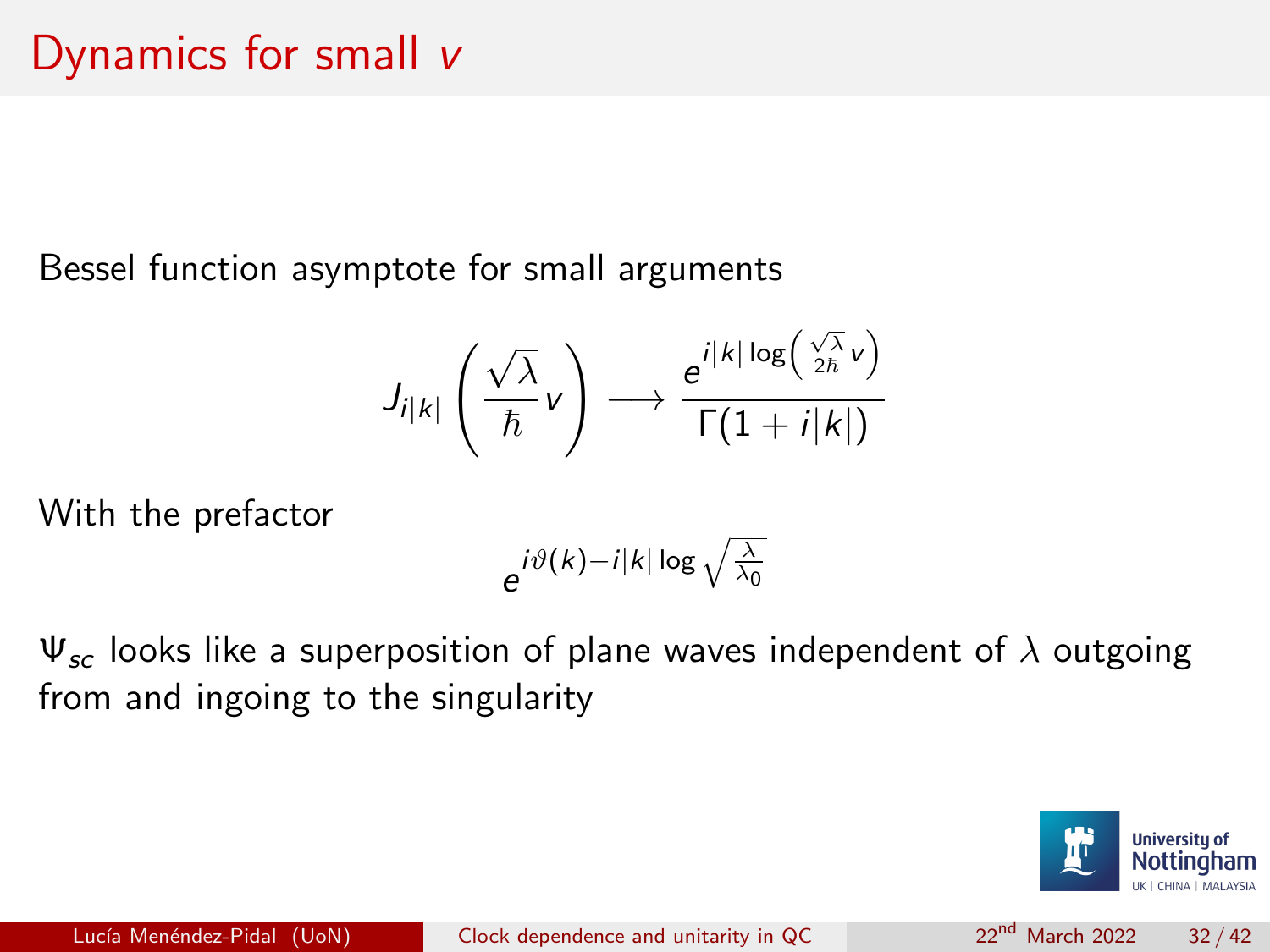### Singularity resolution

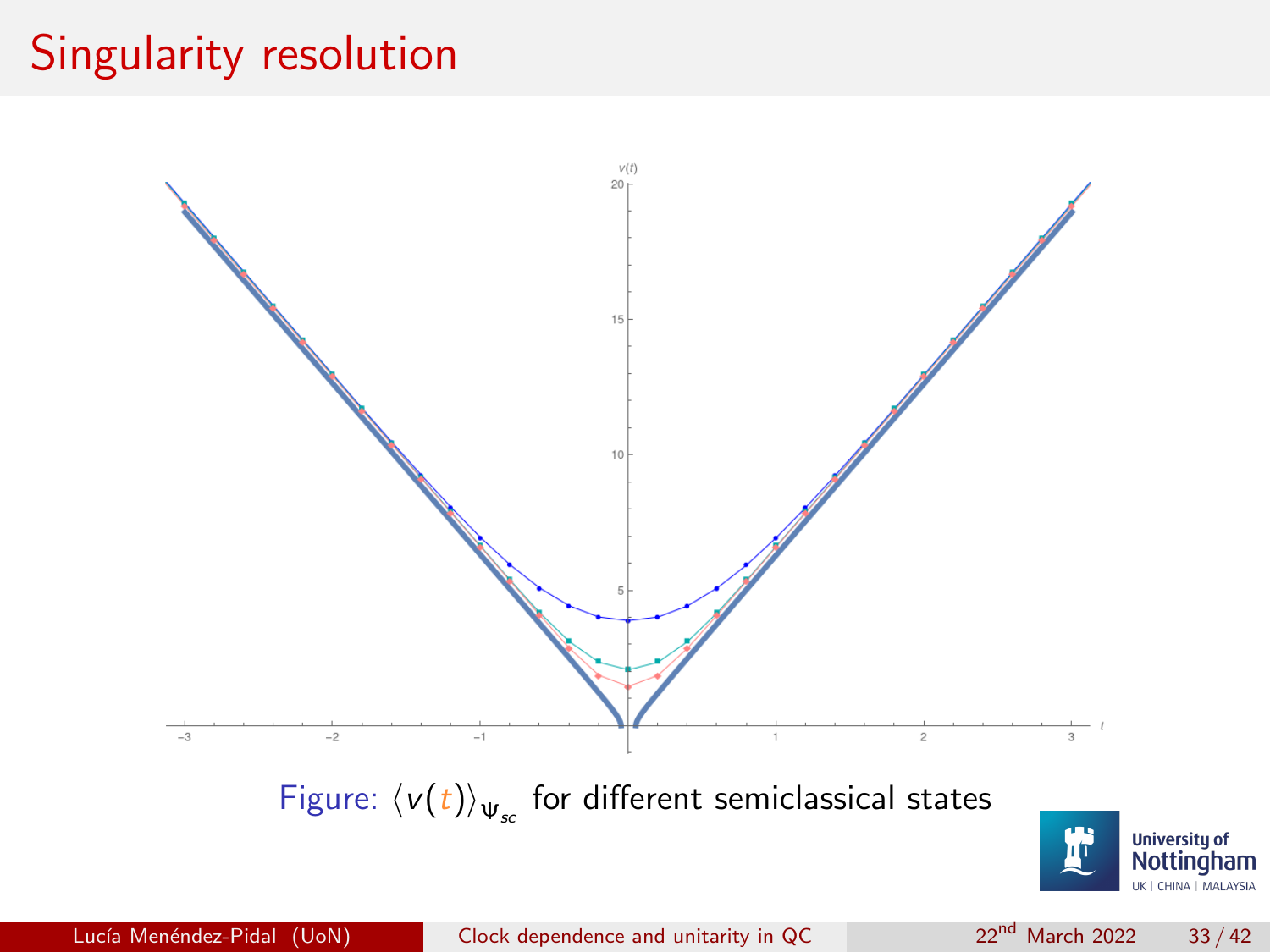### Dynamics of the  $\varphi$ -clock theory

Recall the general solution

$$
\Psi_{sc} \sim \int \frac{d\lambda}{2\pi\hbar} \frac{dk}{2\pi} e^{ik\varphi} e^{i\lambda\frac{t}{\hbar}} \alpha(k,\lambda) \operatorname{Re}\left[\sqrt{\frac{\sinh\left(\left(|k|-i\kappa_0(\lambda)\right)\frac{\pi}{2}\right)}{\sinh\left(\left(|k|+i\kappa_0(\lambda)\right)\frac{\pi}{2}\right)}} J_{i|k|}\left(\frac{\sqrt{\lambda}}{\hbar}\nu\right)\right]
$$

- $\kappa_0(\lambda) = 0$  for simplicity
- $\alpha(k, \lambda)$  sharply peaked around  $k = k_c$  and  $\lambda = \lambda_c$
- expectation values  $\bra{\Psi_{sc}(\varphi)}$   $\ket{\Psi_{sc}(\varphi)} = \braket{\nu(\varphi)}_{\Psi_{sc}}$  and  $\langle \Psi_{sc}(\varphi) | t | \Psi_{sc}(\varphi) \rangle = \langle t(\varphi) \rangle_{\Psi}$
- criteria for quantum recollapse  $\langle\nu(\varphi)\rangle_{\Psi_{\!sc}} < C' < \infty$

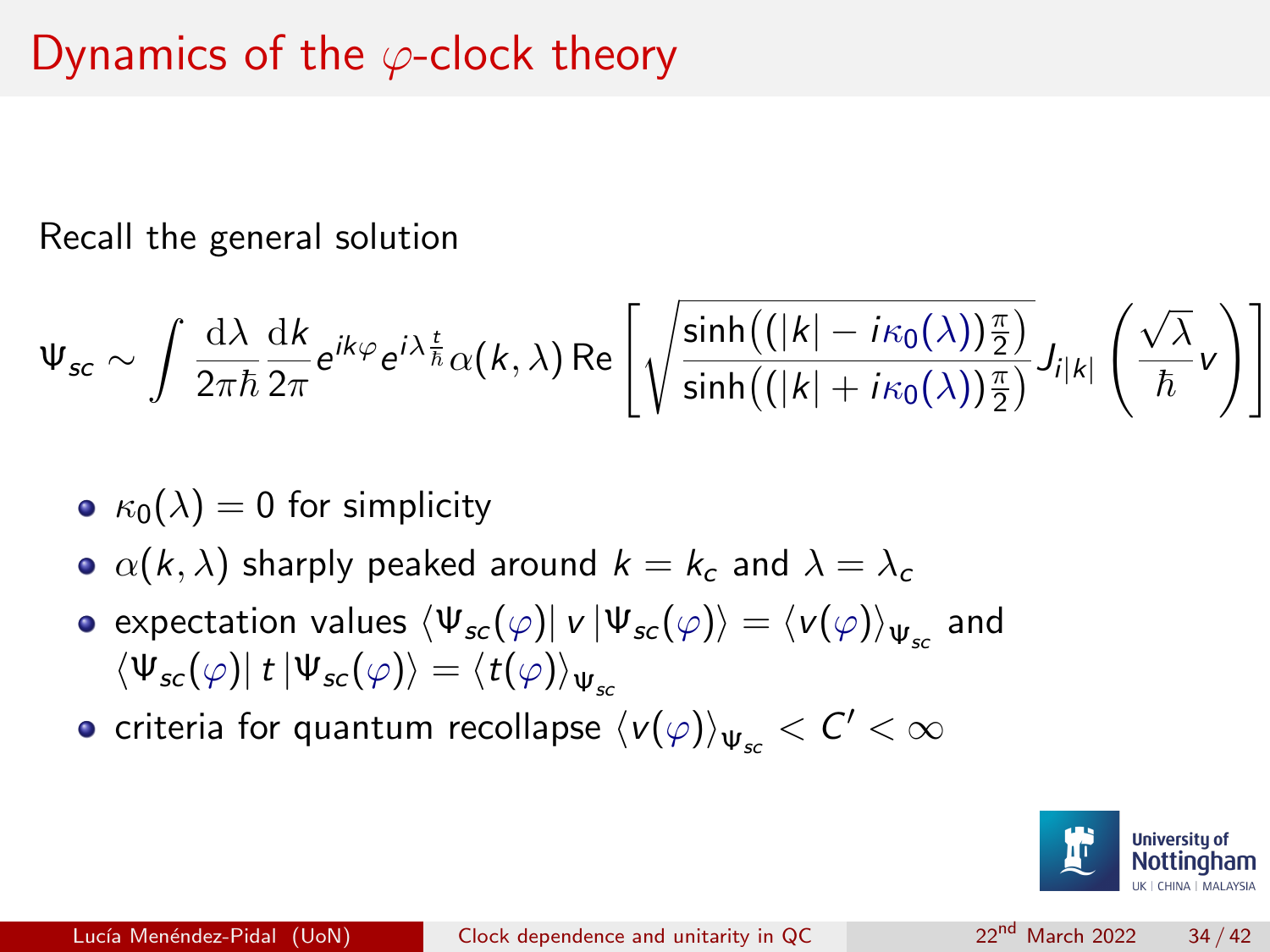### Quantum recollapse

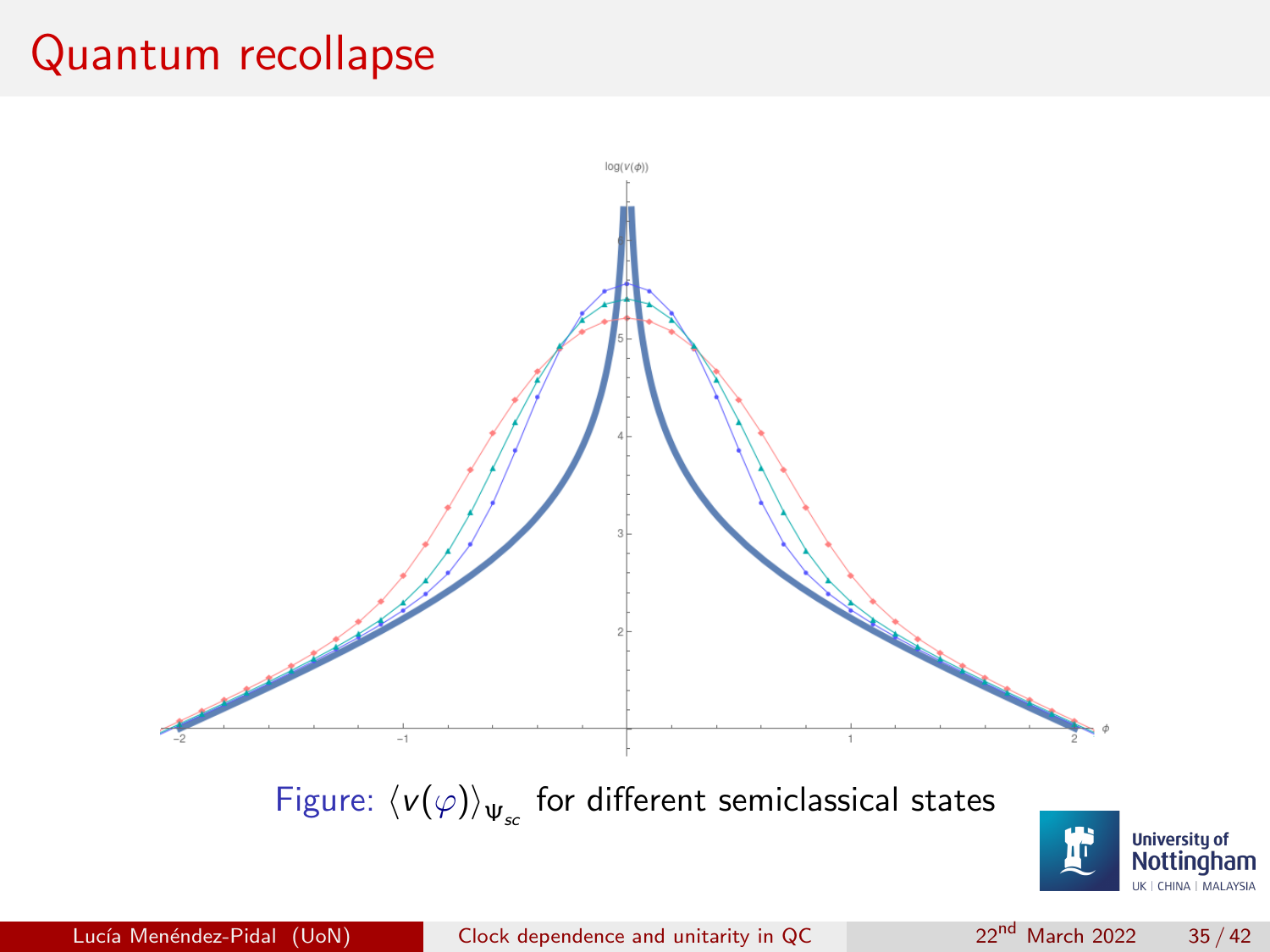### Quantum recollapse



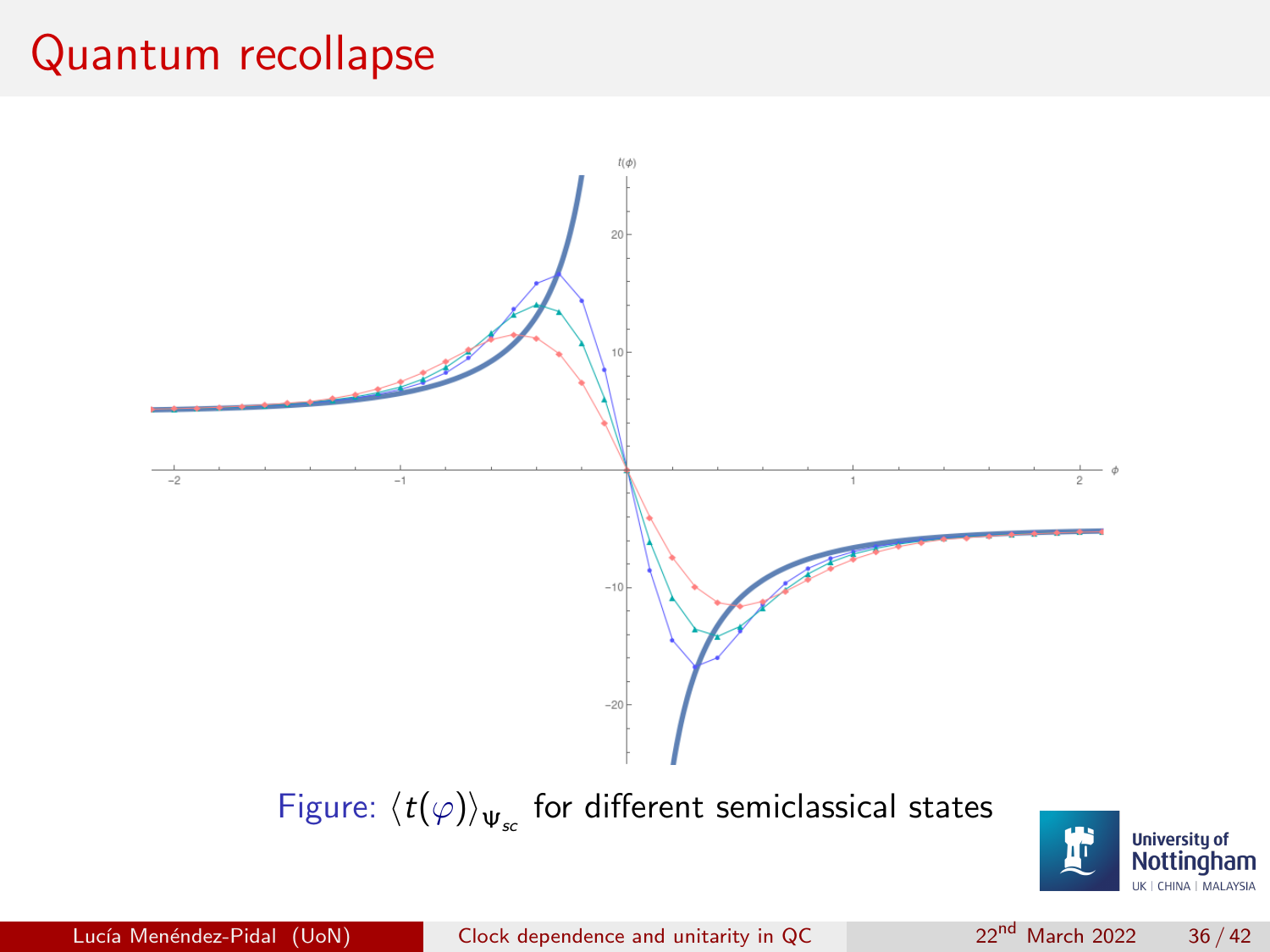### Quantum recollapse

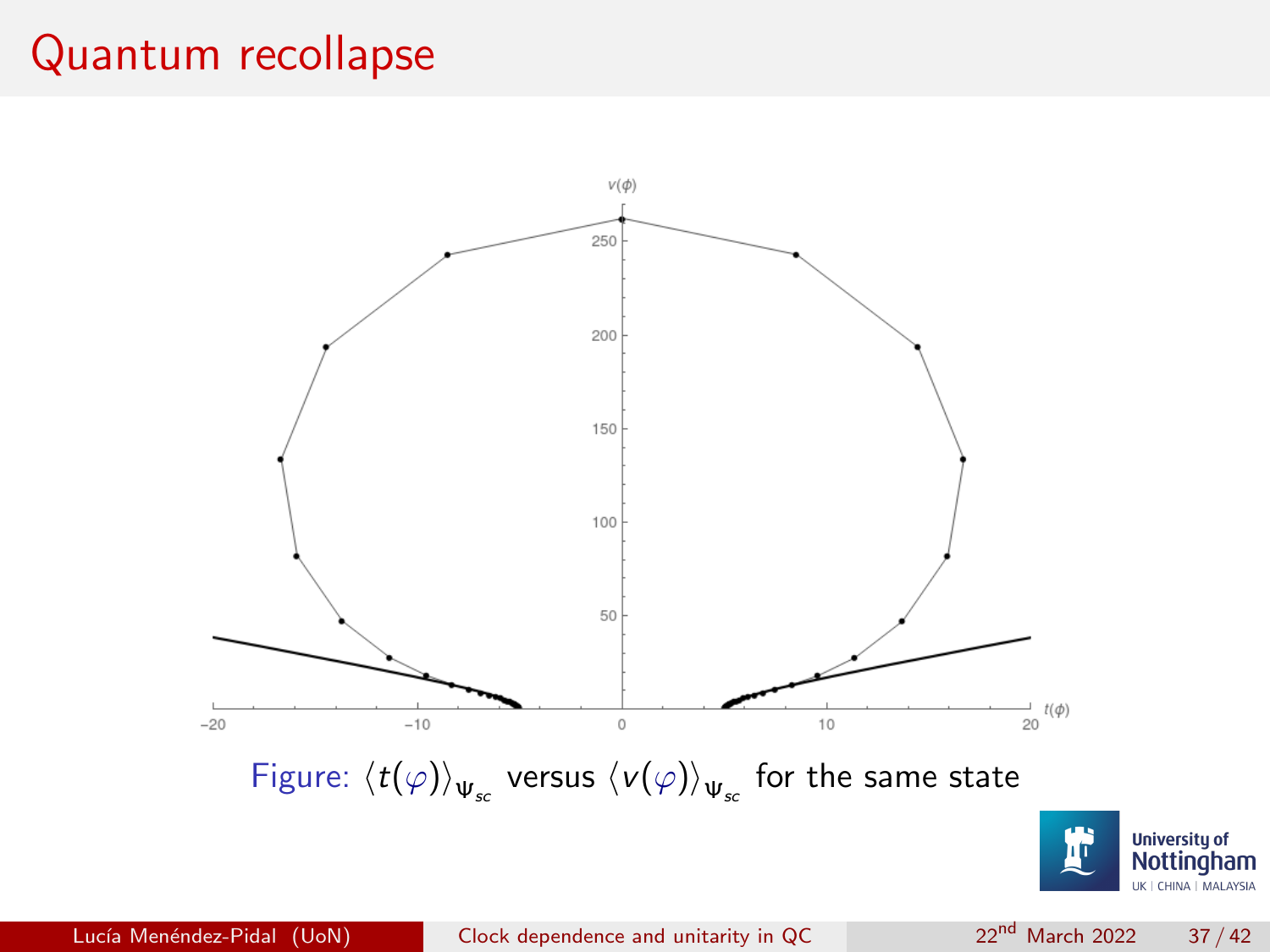- The v-clock shows no strong divergence from the classical theory
- The t-clock theory shows singularity resolution  $(\langle v(t)\rangle_{\Psi_{\infty}} > C > 0)$
- The  $\varphi$ -clock theory shows a quantum recollapse  $(\langle \nu(\varphi) \rangle_{\Psi_{\rm sc}} < \mathcal{C}' < \infty)$
- The quantum behaviour can be interpreted as a reflection from the boundary (either  $v = \infty$  or  $v = 0$ )  $\implies$  The boundary condition "decides" whether the theory is singular or not
- Far from the boundary, the classical and quantum curves look very similar

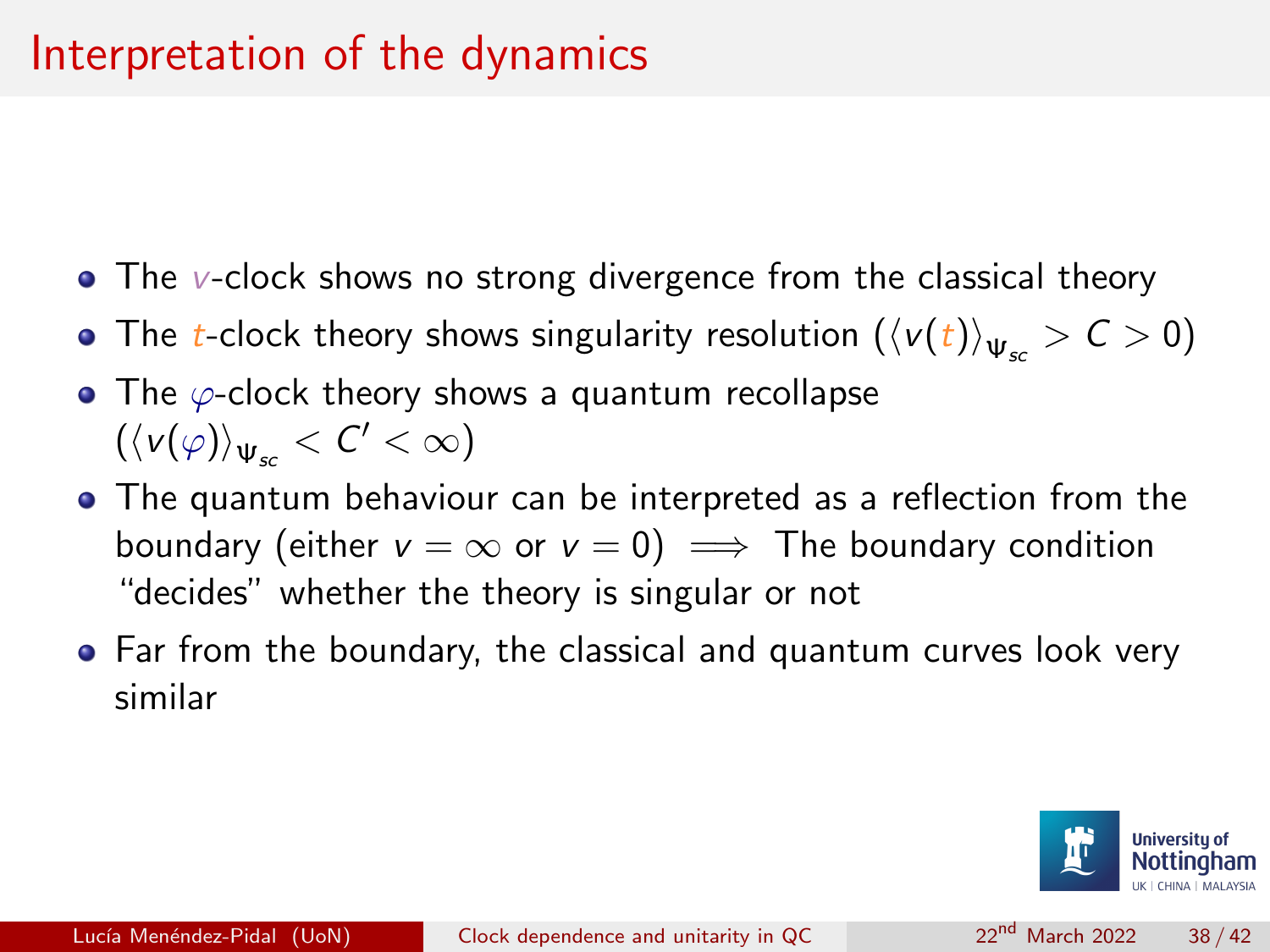# <span id="page-38-0"></span>Table of Contents

### **[Introduction](#page-2-0)**

[Our model](#page-6-0)

 $Quantisation(s)$  and unitarity

[Effects on dynamics](#page-28-0)



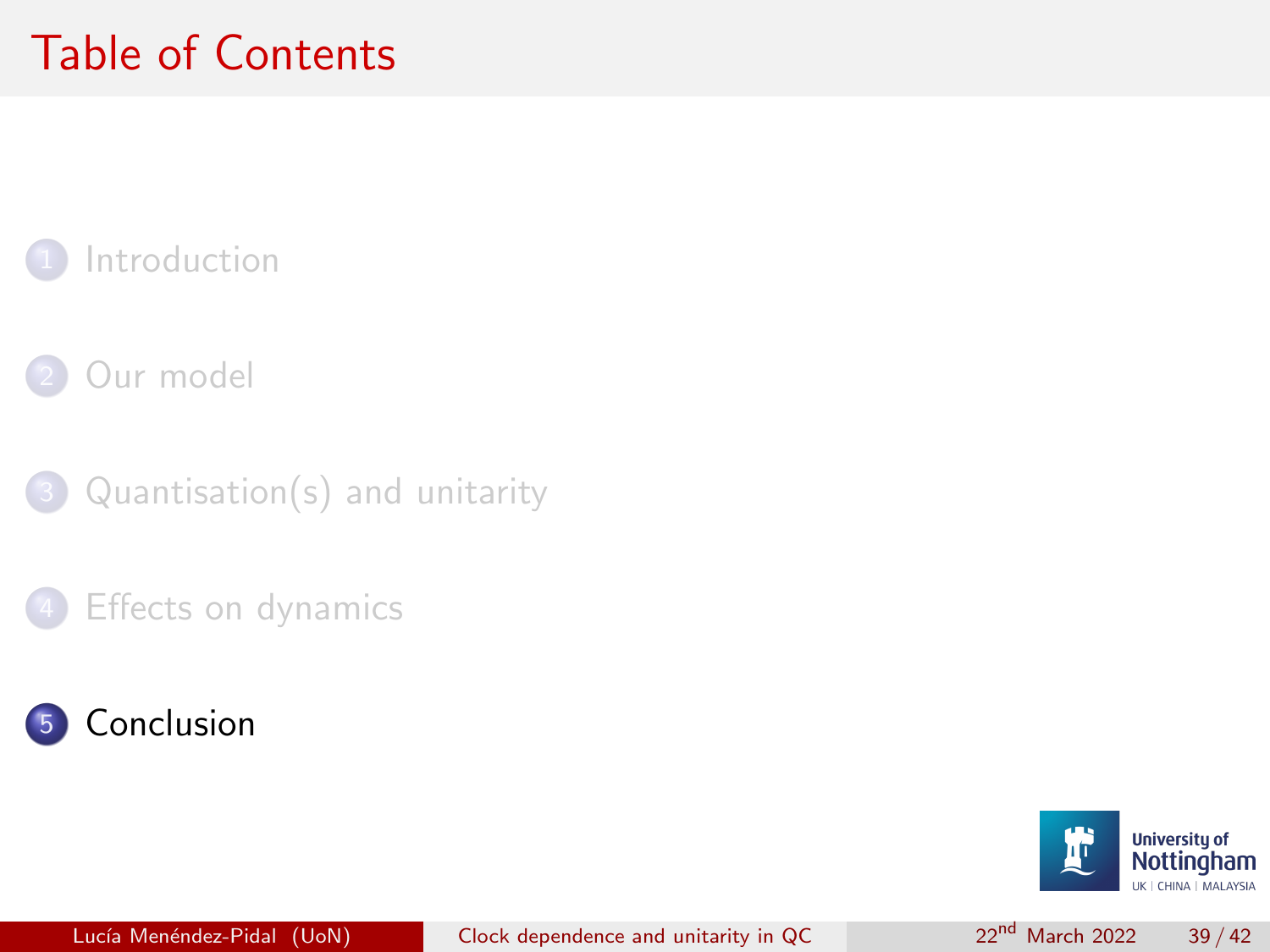



Lucía Menéndez-Pidal (UoN) [Clock dependence and unitarity in QC](#page-0-0) 22<sup>nd</sup> March 2022 40 / 42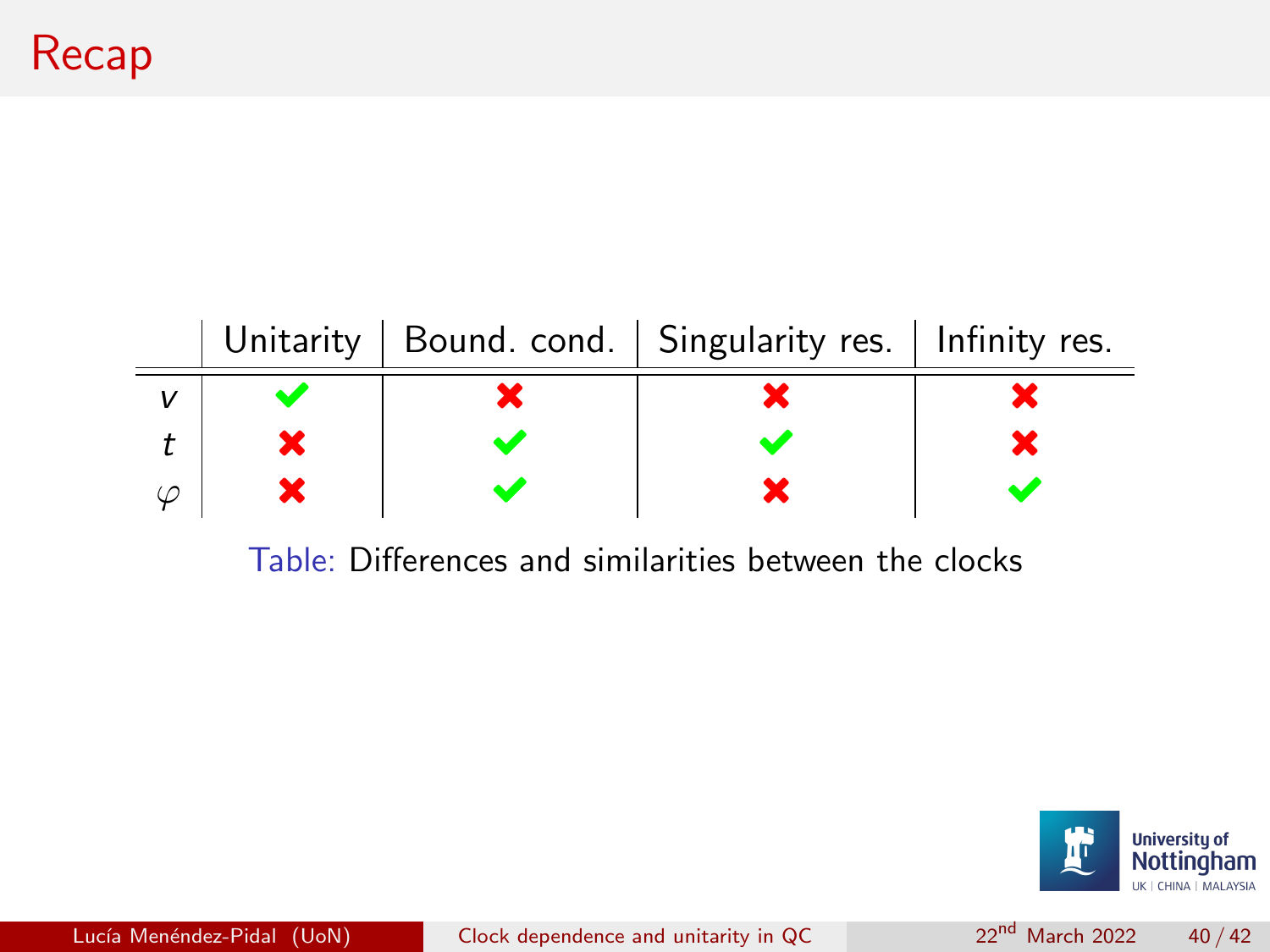### A few things to take from this talk

- The problem of time has many nuances
- Quantum cosmology is a good testing ground
- Unitarity requirements are what lead to different theories and,
- They are present in different quantisation schemes
- Singularity resolution is not a feature of the theory, it is a feature of the clock  $\implies$  clock choices should be given more attention when studying these models